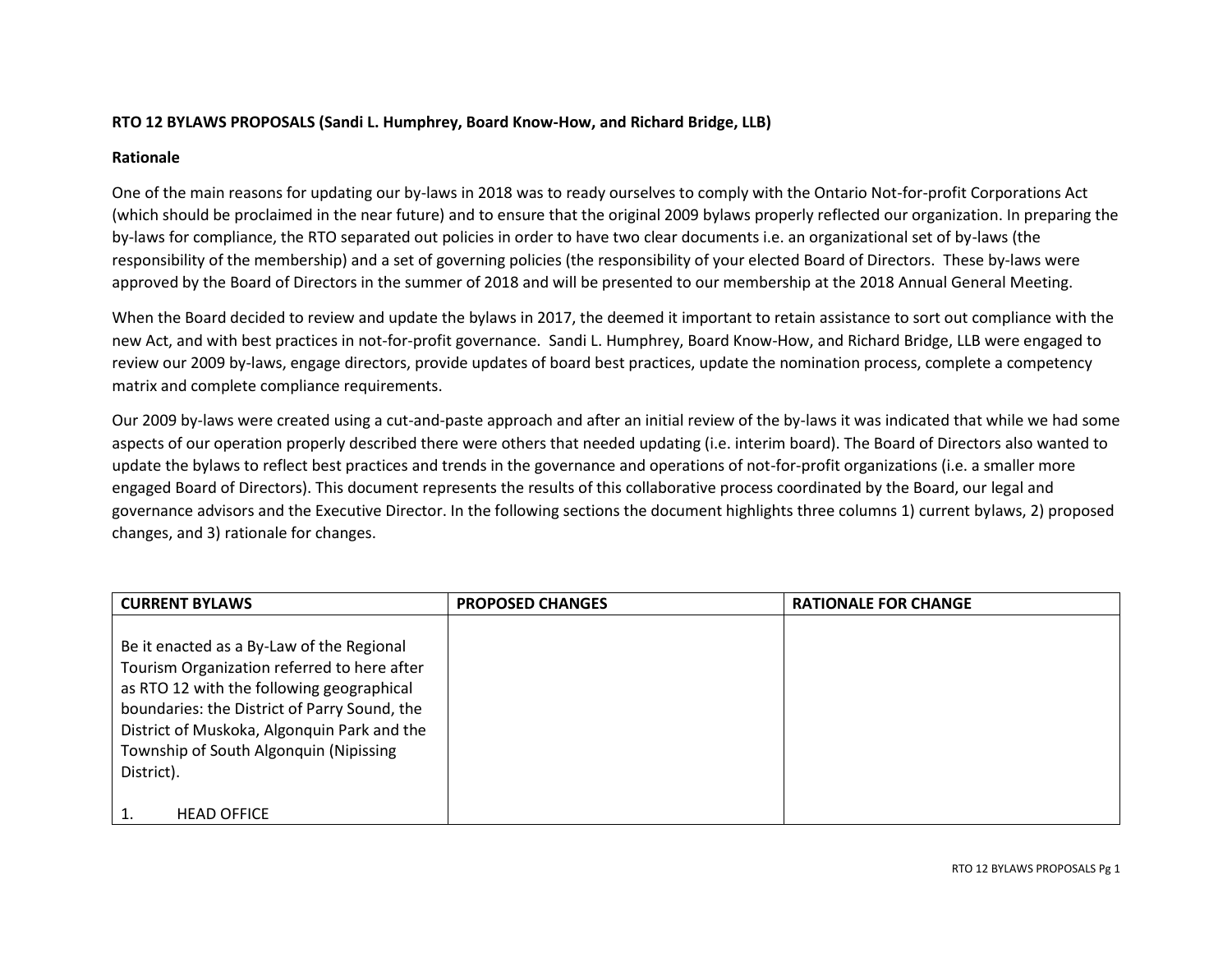| The Head office of the Corporation shall be in |                                                |                                           |
|------------------------------------------------|------------------------------------------------|-------------------------------------------|
| the geographic regional boarder of RTO 12, in  |                                                |                                           |
| the Province of Ontario, and as such place     |                                                |                                           |
| therein as the directors may from time to      |                                                |                                           |
| time determine.                                |                                                |                                           |
|                                                |                                                |                                           |
| <b>SEAL</b><br>2.                              |                                                |                                           |
| The seal, an impression whereof is stamped     |                                                |                                           |
| in the margin hereof, shall be the corporate   |                                                |                                           |
| seal of the Corporation.                       |                                                |                                           |
|                                                |                                                |                                           |
| 3.<br><b>BOARD OF DIRECTORS</b>                | 3. BOARD OF DIRECTORS                          | Sub-headings/sections added to ease       |
| The affairs of the Corporation shall be        |                                                | reading. Change in the number of managing |
| managed by a board with a minimum of nine      | a) Number of Directors                         | directors.                                |
| voting directors to a maximum of 15 voting     | The affairs of the Corporation shall be        |                                           |
| directors or such as is determined at an       | managed by a board with a minimum of 7         |                                           |
| annual General Meeting, each of whom, at       | (seven) voting directors to a maximum of 11    |                                           |
| the time of his election, or within 10 days    | (eleven) voting directors or such as is        |                                           |
| thereafter and throughout his term of office   | determined at an annual General Meeting,       |                                           |
| shall be a member of the Corporation.          | each of whom, at the time of his election, or  |                                           |
|                                                | within 10 (ten) days thereafter and            |                                           |
|                                                | throughout his term of office shall be a       |                                           |
|                                                | member of the Corporation.                     |                                           |
|                                                | b) Term of Office                              |                                           |
| Except as provided in this By-law, each        | Except as provided in this By-law, each        |                                           |
| director shall be elected to hold office for a | director shall be elected to hold office for a |                                           |
| two year term after he has been elected or     | two-year term after he has been elected or     |                                           |
| until his successor shall have been duly       | until his successor shall have been duly       |                                           |
| elected and qualified.                         | elected and qualified. One half of the board   |                                           |
|                                                | shall be retired at each annual meeting.       |                                           |
|                                                | c) Representation                              |                                           |
| Representation from all parts of RTO 12 will   | Representation from all parts of RTO 12 will   |                                           |
| be encouraged.                                 | be encouraged.                                 |                                           |
|                                                | d) Election of Directors                       |                                           |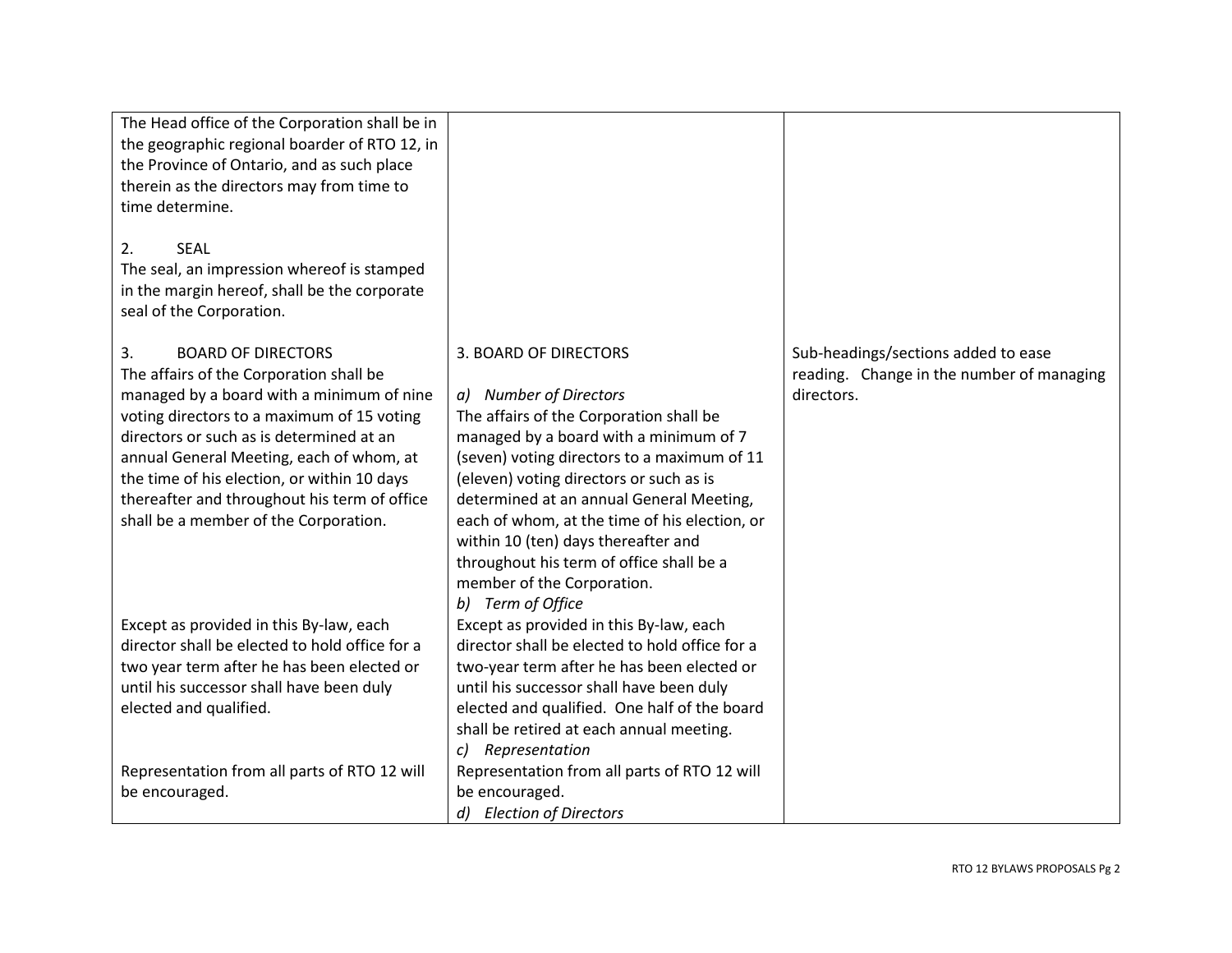| The election may be by a show of hands<br>unless any member demands a ballot.<br>The members of the Corporation may, by<br>resolution passed by at least two-thirds of<br>the votes cast at a general meeting of which<br>notice specifying the intention to pass such<br>resolution has been given, remove any<br>director before the expiration of his term of                                                                                                                                                                                                                   | The election may be by a show of hands<br>unless any member demands a ballot.<br>e) Removal of Directors<br>The members of the Corporation may, by<br>resolution passed by at least two-thirds of<br>the votes cast at a general meeting of which<br>notice specifying the intention to pass such<br>resolution has been given, remove any<br>director before the expiration of his term of |                                                                              |
|------------------------------------------------------------------------------------------------------------------------------------------------------------------------------------------------------------------------------------------------------------------------------------------------------------------------------------------------------------------------------------------------------------------------------------------------------------------------------------------------------------------------------------------------------------------------------------|---------------------------------------------------------------------------------------------------------------------------------------------------------------------------------------------------------------------------------------------------------------------------------------------------------------------------------------------------------------------------------------------|------------------------------------------------------------------------------|
| office, and may, by a majority of the votes<br>cast at that meeting, elect any person in his<br>stead from the remainder of his term.                                                                                                                                                                                                                                                                                                                                                                                                                                              | office, and may, by a majority of the votes<br>cast at that meeting, elect any person in his<br>stead from the remainder of his term.                                                                                                                                                                                                                                                       |                                                                              |
| One half of the board shall be retired at each<br>annual meeting. In order to commence the<br>staggered terms for the Board of Directors at<br>the 2011 Annual General Meeting, seven<br>candidates on the Nominating Committee<br>list, if accepted by the membership, will be<br>elected for a one year term ending with the<br>2012 Annual General Meeting and the<br>balance of the candidates for a two year term<br>ending with the 2013 Annual General<br>Meeting. At subsequent Annual General<br>Meetings the candidates being elected will<br>serve for a two-year term. |                                                                                                                                                                                                                                                                                                                                                                                             | Introduction of staggered terms eliminated -<br>language no longer required. |
| Upon the commencement of a two year term<br>Directors will be permitted to complete a<br>nomination application to be considered for<br>an additional two year term. The maximum<br>two year terms will be three, at that time the<br>minimum one year absence will be required<br>before submitting a nomination form.                                                                                                                                                                                                                                                            | f<br><b>Maximum term for Directors</b><br>Upon the commencement of a two-year term<br>Directors will be permitted to complete a<br>nomination application to be considered for<br>an additional two-year term. The maximum<br>number of two-year terms will be three. At<br>that time the minimum one-year absence will                                                                     |                                                                              |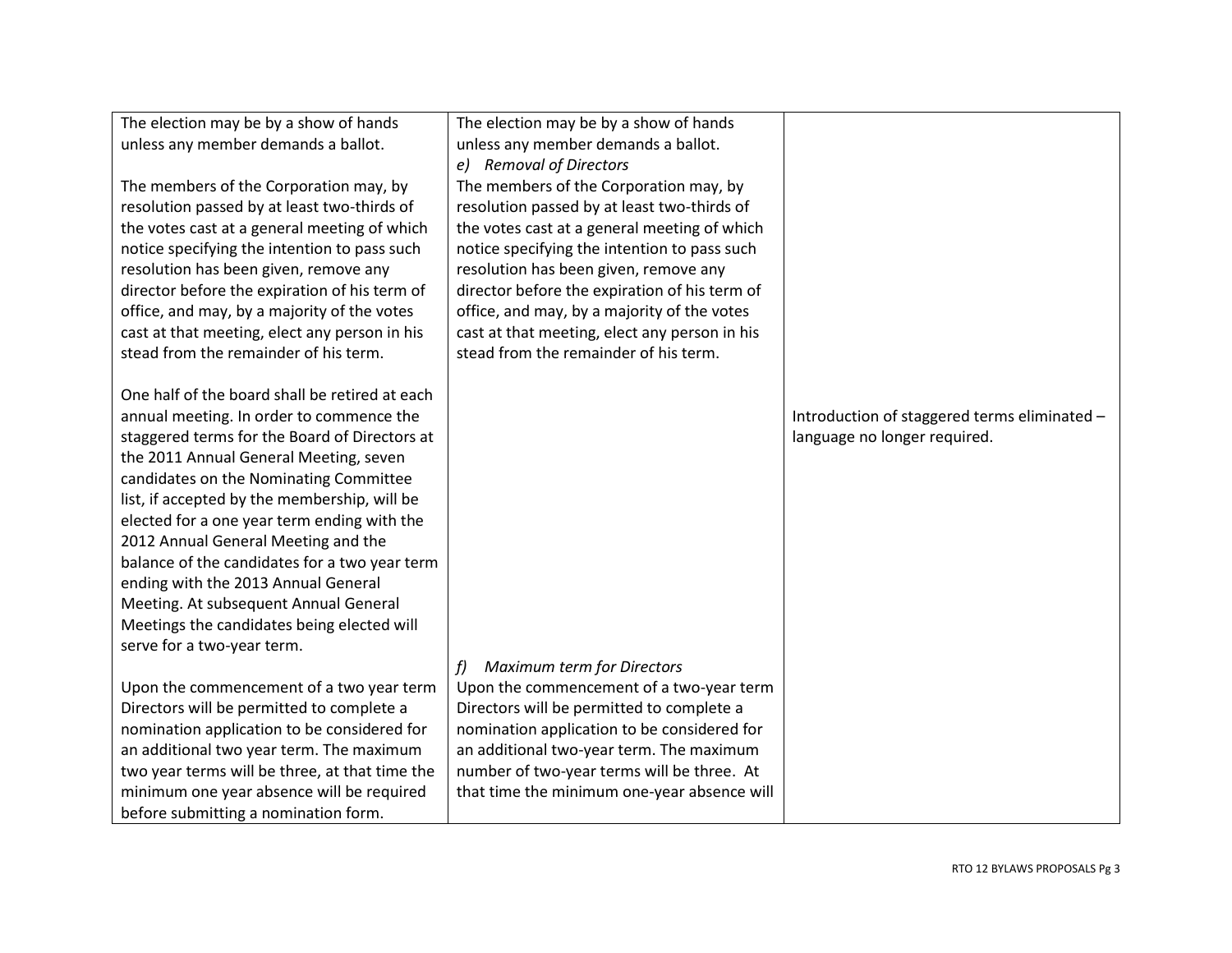|                                                 | be required before submitting a nomination      |                                        |
|-------------------------------------------------|-------------------------------------------------|----------------------------------------|
|                                                 |                                                 |                                        |
|                                                 | form.                                           |                                        |
| ATTENDANCE REQUIREMENTS,<br>4.                  |                                                 |                                        |
| <b>BOARD OF DIRECTORS</b>                       | g) Attendance Requirements                      |                                        |
| Should a Board Member fail to attend 3 or       | Should a Board Member fail to attend 3          |                                        |
| more consecutive Board meetings                 | (three) or more consecutive Board meetings      |                                        |
| commencing at each annual meeting of the        | commencing at each annual meeting of the        |                                        |
| Corporation they may be removed from the        | Corporation they may be removed from the        |                                        |
| Board on a majority vote of the Board.          | Board on a majority vote of the Board.          |                                        |
| Should a Board member be unable to fulfil       | Should a Board member be unable to fulfil       |                                        |
| his/her duties for reasons of health or change  | his/her duties for reasons of health or change  |                                        |
| in residency they may be removed from the       | in residency they may be removed from the       |                                        |
| Board on majority vote of the Board.            | Board on majority vote of the Board.            |                                        |
|                                                 |                                                 |                                        |
| 5.<br>QUORUM AND MEETINGS, BOARD                | <b>Quorum and Meetings</b><br>h)                |                                        |
| OF DIRECTORS                                    | A simple majority of the directors shall form a |                                        |
| A simple majority of the directors shall form a | quorum for the transaction of business.         |                                        |
| quorum for the transaction of business.         | Except as otherwise required by law, the        |                                        |
| Except as otherwise required by law, the        | board of directors may hold its meetings at     |                                        |
| board of directors may hold its meetings at     | such place or places as it may from time to     |                                        |
| such place or places as it may from time to     | time determine and this includes                |                                        |
| time determine and this includes                | teleconferencing or electronic/virtual          |                                        |
| teleconferencing or electronic/virtual          | meetings. No formal notice of any such          |                                        |
| meetings. No formal notice of any such          | meeting shall be necessary if all the directors |                                        |
| meeting shall be necessary if all the directors | are present, or if those absent have signified  |                                        |
| are present, or if those absent have signified  | their consent to the meeting being held in      |                                        |
| their consent to the meeting being held in      | their absence.                                  |                                        |
| their absence.                                  |                                                 |                                        |
|                                                 |                                                 |                                        |
| Directors' meetings may be formally called by   | Directors' meetings may be formally called by   | Updated references to Chair/Vice Chair |
| the President or a Vice-President or by the     | the Chair or a Vice-Chair or by the             |                                        |
| Secretary/Treasurer on direction of the         | Secretary/Treasurer on direction of the Chair   |                                        |
| president or a Vice-President, or by the        | or a Vice-C, or by the                          |                                        |
| Secretary/Treasurer on direction in writing of  | Secretary/Treasurer on direction in writing of  |                                        |
| two directors. Notice of such meetings shall    | two directors. Notice of such meetings shall    |                                        |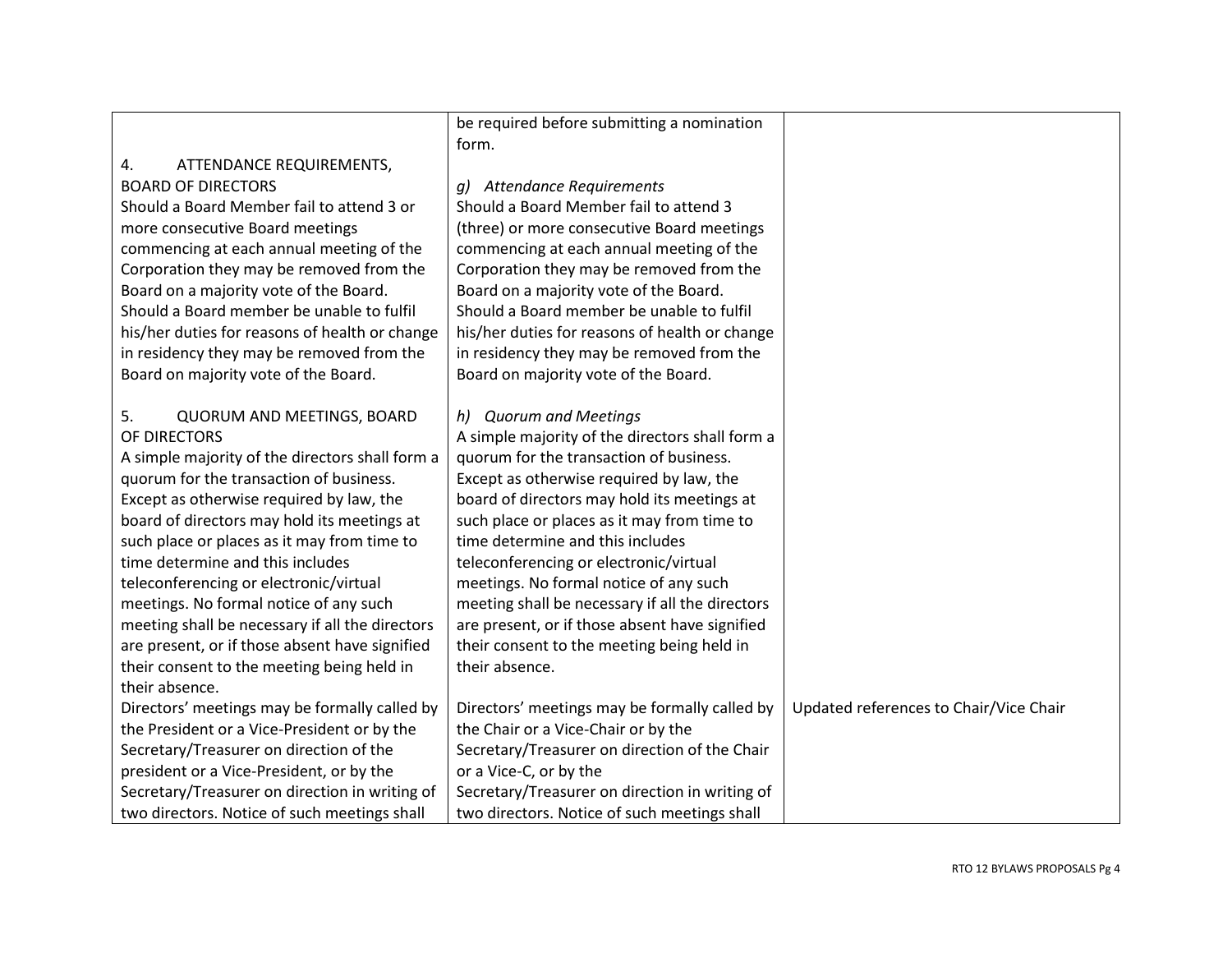| be sent by electronic means, delivered or       | be sent by electronic means, delivered or       |  |
|-------------------------------------------------|-------------------------------------------------|--|
| faxed to each director not less than one day    | faxed to each director not less than one day    |  |
| before the meeting is to take place or shall be | before the meeting is to take place or shall be |  |
| mailed not less than five days before the       | mailed not less than five days before the       |  |
| meeting is to take place. A Statutory           | meeting is to take place. A Statutory           |  |
| Declaration of the Secretary/Treasurer or       | Declaration of the Secretary/Treasurer or       |  |
| President that notice has been given            | Chair that notice has been given pursuant to    |  |
| pursuant to this by-law shall be sufficient and | this by-law shall be sufficient and conclusive  |  |
| conclusive evidence of the giving of such       | evidence of the giving of such notice. The      |  |
| notice. The board may appoint a day or days     | board may appoint a day or days in any          |  |
| in any month or months for regular meetings     | month or months for regular meetings at an      |  |
| at an hour to be named and of such regular      | hour to be named and of such regular            |  |
| meeting no notice need be sent. A directors'    | meeting no notice need be sent. A directors'    |  |
| meeting may also be held, without notice,       | meeting may also be held, without notice,       |  |
| immediately following the annual meeting of     | immediately following the annual meeting of     |  |
| the Corporation. The directors may consider     | the Corporation. The directors may consider     |  |
| or transact any business at any meeting of      | or transact any business at any meeting of      |  |
| the board.                                      | the board.                                      |  |
|                                                 |                                                 |  |
|                                                 |                                                 |  |
| 6.<br><b>RULES OF ORDER</b>                     |                                                 |  |
| Any questions of procedure at or for any        | <b>Rules of Order</b><br>i)                     |  |
| meetings of the Corporation, the Board of       | Any questions of procedure at or for any        |  |
| Directors, or any committee, shall be           | meetings of the Corporation, the Board of       |  |
| determined by the chair in accordance with      | Directors, or any committee, shall be           |  |
| Roberts' Rules of Order or any other            | determined by the chair in accordance with      |  |
| procedural test as specified by the majority    | Roberts' Rules of Order or any other            |  |
| vote of the Board.                              | procedural test as specified by the majority    |  |
|                                                 | vote of the Board.                              |  |
| 7.<br>ERRORS IN NOTICE, BOARD OF                |                                                 |  |
| <b>DIRECTORS</b>                                | j) Errors in Notice                             |  |
| Nor error or omission in giving such notice for | No error or omission in giving such notice for  |  |
| a meeting of directors shall invalidate such    | a meeting of directors shall invalidate such    |  |
| meeting or invalidate or make void any          | meeting or invalidate or make void any          |  |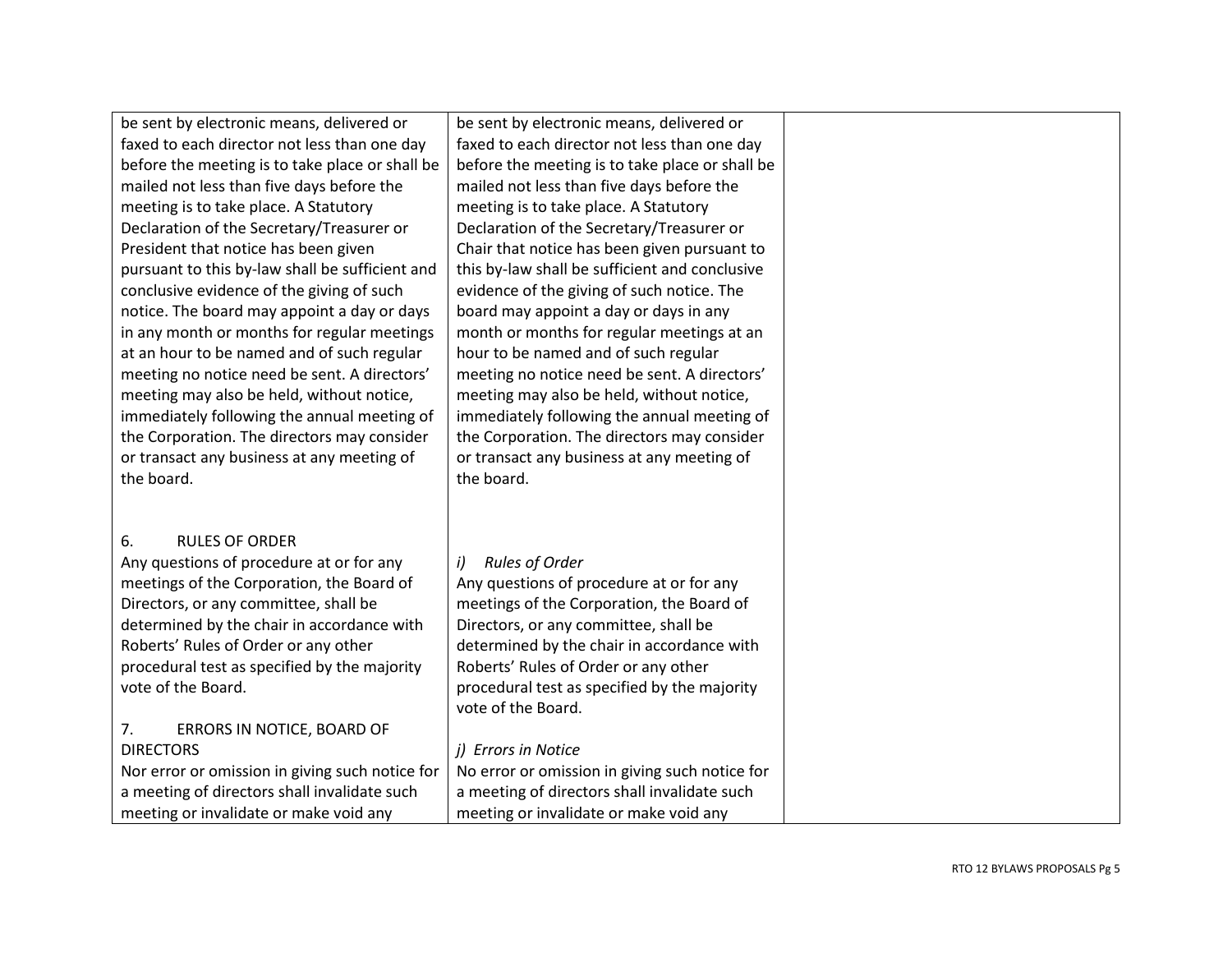| proceedings taken or had at such meeting.<br>Any director may at any time waive notice of<br>any such meeting and may ratify and approve<br>of any or all proceedings taken or had<br>thereat.                                                                                                                                                                                                                                                                                                                                                                                                                                                                                                                                                                                   | proceedings taken or had at such meeting.<br>Any director may at any time waive notice of<br>any such meeting and may ratify and approve<br>of any or all proceedings taken or had<br>thereat.                                                                                                                                                                                                                                                                                                                                                                                                                                                                                                                  |                                                                                                                                           |
|----------------------------------------------------------------------------------------------------------------------------------------------------------------------------------------------------------------------------------------------------------------------------------------------------------------------------------------------------------------------------------------------------------------------------------------------------------------------------------------------------------------------------------------------------------------------------------------------------------------------------------------------------------------------------------------------------------------------------------------------------------------------------------|-----------------------------------------------------------------------------------------------------------------------------------------------------------------------------------------------------------------------------------------------------------------------------------------------------------------------------------------------------------------------------------------------------------------------------------------------------------------------------------------------------------------------------------------------------------------------------------------------------------------------------------------------------------------------------------------------------------------|-------------------------------------------------------------------------------------------------------------------------------------------|
| 8.<br><b>VOTING, BOARD OF DIRECTORS</b><br>Questions, arising at any meeting of directors<br>shall be decided by a majority of votes. In<br>case of any equality of votes, the President<br>shall have a vote in order to break the tie. All<br>votes at such meeting shall be taken by ballot<br>if so demanded by any director present, but if<br>not demand be made, the votes shall be<br>taken in the usual way by assent or dissent. A<br>declaration by the President that a resolution<br>has been carried and an entry to that effect<br>in the minutes shall be admissible in evidence<br>as prima facie proof of the fact without proof<br>of the number or proportion of the votes<br>recorded in favour of or against such<br>resolution. The RTO 12 Board seat for | k) Voting<br>Questions, arising at any meeting of directors<br>shall be decided by a majority of votes. In<br>case of any equality of votes, the Chair shall<br>have a vote in order to break the tie. All votes<br>at such meeting shall be taken by ballot if so<br>demanded by any director present, but if no<br>demand be made, the votes shall be taken in<br>the usual way by assent or dissent. A<br>declaration by the Chair that a resolution has<br>been carried and an entry to that effect in the<br>minutes shall be admissible in evidence as<br>prima facie proof of the fact without proof of<br>the number or proportion of the votes<br>recorded in favour of or against such<br>resolution. | Updated references to Chair/Vice Chair                                                                                                    |
| Algonquin Park is a non-voting position.                                                                                                                                                                                                                                                                                                                                                                                                                                                                                                                                                                                                                                                                                                                                         |                                                                                                                                                                                                                                                                                                                                                                                                                                                                                                                                                                                                                                                                                                                 | Eliminated reference in this section to non-<br>voting Board members. See new section 3<br>(o) that sets out role properly as "advisors". |
| 9.<br>POWERS, BOARD OF DIRECTORS<br>The directors of the Corporation may<br>administer the affairs of the Corporation in all<br>such things and make or cause to be made<br>for the Corporation, in its name, of any kind<br>of contract which the Corporation may<br>lawfully enter into and, save as hereinafter<br>provided, generally, may exercise all such<br>other powers and do all such other acts and                                                                                                                                                                                                                                                                                                                                                                  | I) Powers of the Board of Directors<br>The directors of the Corporation may<br>administer the affairs of the Corporation in all<br>such things and make or cause to be made<br>for the Corporation, in its name, of any kind<br>of contract which the Corporation may<br>lawfully enter into and, save as hereinafter<br>provided, generally, may exercise all such<br>other powers and do all such other acts and                                                                                                                                                                                                                                                                                              | A non-voting Board member is an oxymoron<br>and may prove problematic.                                                                    |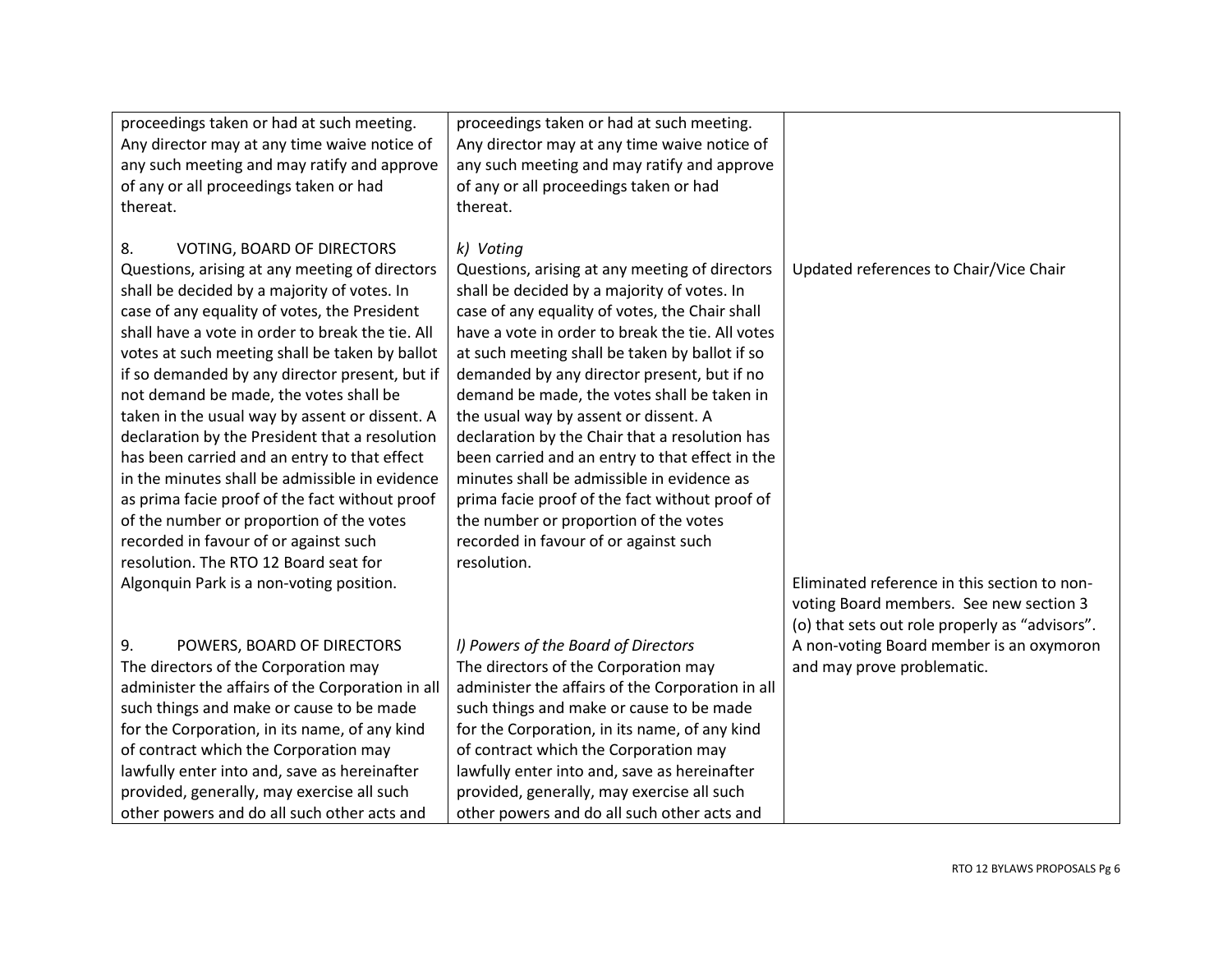| things as the Corporation is by its charter or  | things as the Corporation is by its charter or  |  |
|-------------------------------------------------|-------------------------------------------------|--|
| otherwise authorized to exercise and do.        | otherwise authorized to exercise and do.        |  |
| Without in any way detracting from the          | Without in any way detracting from the          |  |
| foregoing, the Board of Directors are           | foregoing, the Board of Directors are           |  |
| expressly empowered, from time to time, to      | expressly empowered, from time to time, to      |  |
| purchase, lease or otherwise acquire,           | purchase, lease or otherwise acquire,           |  |
| alienate, sell, exchange or otherwise dispose   | alienate, sell, exchange or otherwise dispose   |  |
| of lands, buildings and other property,         | of lands, buildings and other property,         |  |
| movable or immovable, real or personal, or      | movable or immovable, real or personal, or      |  |
| any right or interest therein owned by the      | any right or interest therein owned by the      |  |
| Corporations for such consideration and         | Corporations for such consideration and         |  |
| upon such terms and conditions as they may      | upon such terms and conditions as they may      |  |
| deem advisable.                                 | deem advisable.                                 |  |
|                                                 |                                                 |  |
| REMUNERATION OF DIRECTORS<br>10.                | m) Remuneration of Directors                    |  |
| Directors may be eligible to receive            | Directors may be eligible to receive            |  |
| remuneration for mileage and other              | remuneration for mileage and other              |  |
| expenses as determined by the Board.            | expenses as determined by the Board.            |  |
|                                                 |                                                 |  |
| 11.<br><b>IDEMNIFICATION OF DIRECTORS</b>       |                                                 |  |
|                                                 | n) Indemnification of Directors                 |  |
| Every Director or Officer in the Corporation    | Every Director or Officer in the Corporation    |  |
| and his heirs, executors and administrators     | and his heirs, executors and administrators     |  |
| and estate and effects respectively shall from  | and estate and effects respectively shall from  |  |
| time to time and at all times be indemnified    | time to time and at all times be indemnified    |  |
| and saved harmless out of the funds of the      | and saved harmless out of the funds of the      |  |
| Corporation, from and against:                  | Corporation, from and against:                  |  |
| all costs, charges and expenses<br>(i)          | all costs, charges and expenses<br>(i)          |  |
| whatever which such Director or Officer         | whatever which such Director or Officer         |  |
| sustains or incurs in or about any action, suit | sustains or incurs in or about any action, suit |  |
| or proceeding which is brought, commenced       | or proceeding which is brought, commenced       |  |
| or prosecuted against him, for or in respect    | or prosecuted against him, for or in respect    |  |
| of any act, deed, matter or thing whatsoever    | of any act, deed, matter or thing whatsoever    |  |
|                                                 |                                                 |  |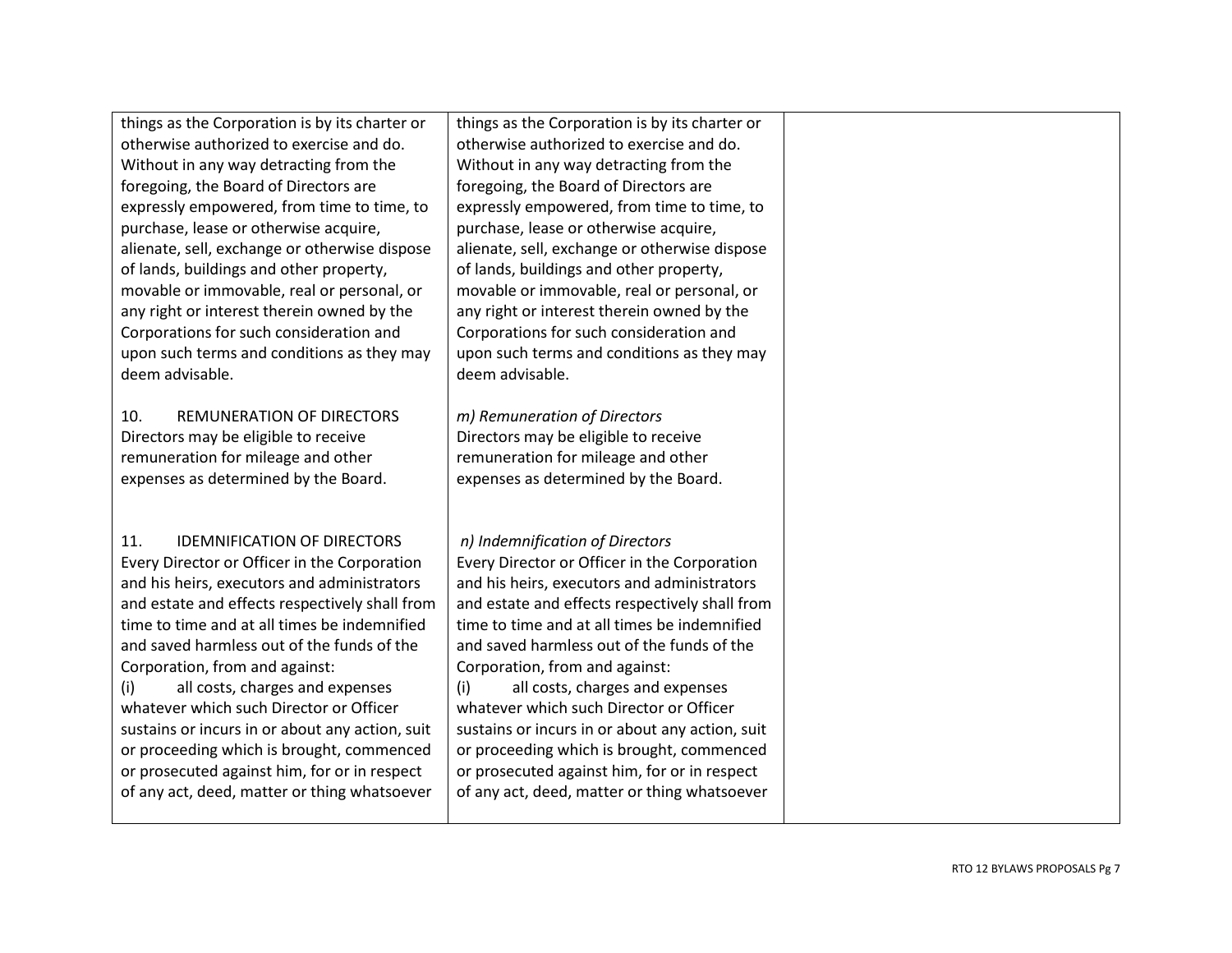| made, done or permitted by him in or about<br>the executive of the duties of his office; and<br>all other costs, charges and expenses<br>(ii)<br>which he sustains or incurs in or about or in<br>relation to the affairs thereof, except such<br>costs, charges or expenses as are occasioned<br>y his own wilful neglect or default. | made, done or permitted by him in or about<br>the executive of the duties of his office; and<br>all other costs, charges and expenses<br>(ii)<br>which he sustains or incurs in or about or in<br>relation to the affairs thereof, except such<br>costs, charges or expenses as are occasioned<br>by his own wilful neglect or default.<br>o) Board Advisor<br>The Ontario Ministry of Tourism Culture and<br>Sport shall be invited to appoint a Board<br>advisor. Those appointed under this<br>provision shall serve as an advisor to the<br>Board only, with no vote. | Best practice language that reflects desire for<br>the Board to have an advisor. |
|----------------------------------------------------------------------------------------------------------------------------------------------------------------------------------------------------------------------------------------------------------------------------------------------------------------------------------------|---------------------------------------------------------------------------------------------------------------------------------------------------------------------------------------------------------------------------------------------------------------------------------------------------------------------------------------------------------------------------------------------------------------------------------------------------------------------------------------------------------------------------------------------------------------------------|----------------------------------------------------------------------------------|
| 12.<br>OFFICERS OF CORPORATION<br>In order to qualify for election as an Officer of<br>the Corporation a member shall have served<br>at least one year on the Board of Directors.                                                                                                                                                      | 4. OFFICERS<br>a) Qualification<br>In order to qualify for election as an Officer of<br>the Corporation a member shall have served<br>at least one year on the Board of Directors.                                                                                                                                                                                                                                                                                                                                                                                        |                                                                                  |
| During the initial year of operation, an<br>interim appointed Board will elect officers.<br>There shall be a President, Vice-President and                                                                                                                                                                                             | b) Election of Officers                                                                                                                                                                                                                                                                                                                                                                                                                                                                                                                                                   | Eliminated reference to interim Board - no<br>longer required.                   |
| a Secretary, Treasurer and such other officers<br>as the board of directors from among their<br>number at the first meeting of the board                                                                                                                                                                                               | The Board shall elect a Chair, Vice-Chair and<br>Secretary-Treasurer from among their<br>number at the first meeting of the board                                                                                                                                                                                                                                                                                                                                                                                                                                         | Updated references to Chair/Vice Chair                                           |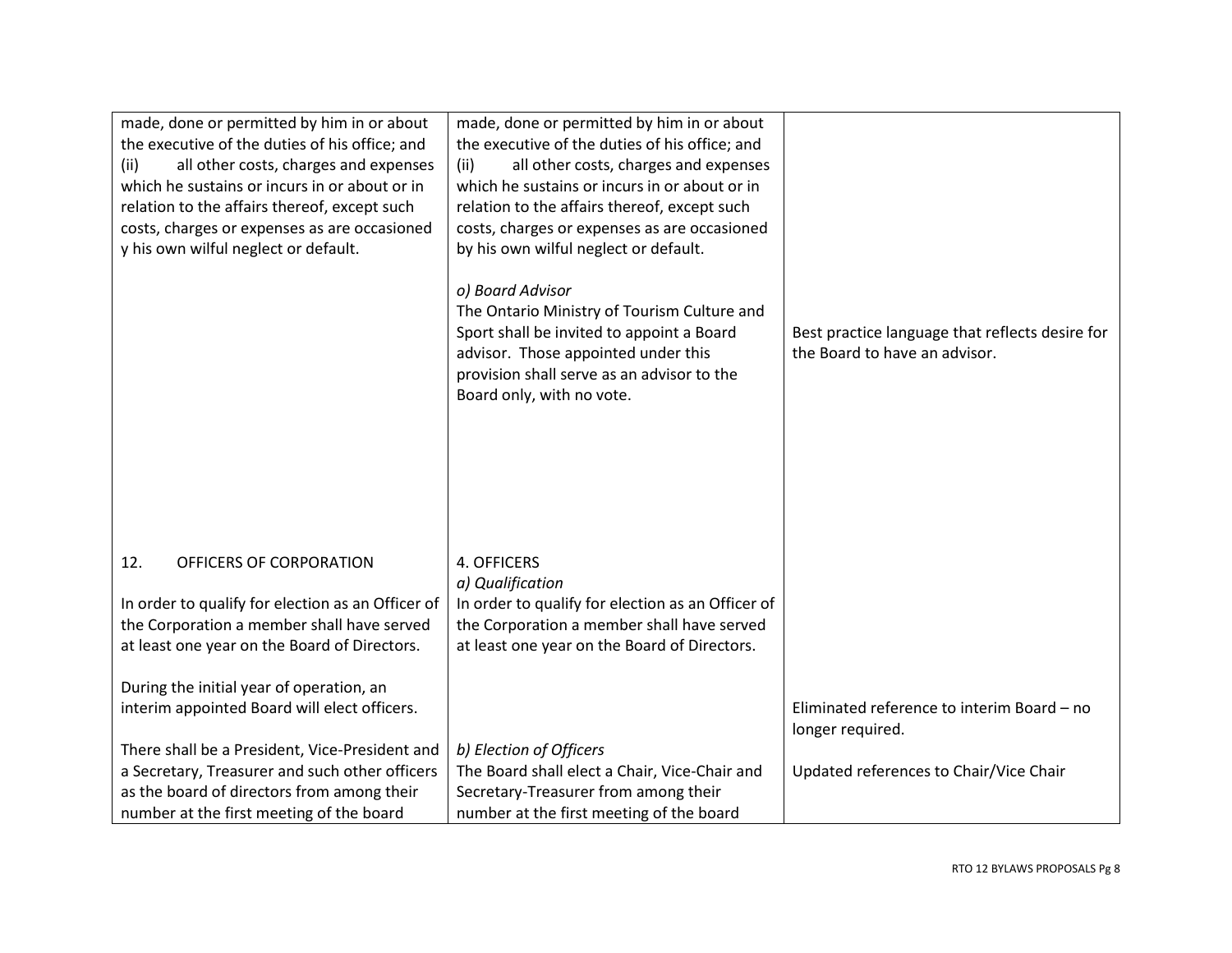| after the annual election of such board of<br>directors, provided that in default of such<br>election the then incumbents, being<br>members of the board, shall hold office until<br>their successors are elected. In the absence<br>of written agreement to the contrary, the<br>board shall settle the employment of all<br>officers from time to time. The Algonquin<br>Park position on the RTO Board is not eligible                                                                                                                                                                                                                                                                                                                                                                                                                                                                                                                                                                                  | after the annual election of such board of<br>directors, provided that in default of such<br>election the then incumbents, being<br>members of the board, shall hold office until<br>their successors are elected.                                                                                                                                                                                                                                                                                                                     | Combined Secretary and Treasurer - current<br>best practice in organizations with full time<br>staff has little role for Secretary.<br>Eliminated Algonquin Park reference.<br>Eliminated sentence re employment of                         |
|------------------------------------------------------------------------------------------------------------------------------------------------------------------------------------------------------------------------------------------------------------------------------------------------------------------------------------------------------------------------------------------------------------------------------------------------------------------------------------------------------------------------------------------------------------------------------------------------------------------------------------------------------------------------------------------------------------------------------------------------------------------------------------------------------------------------------------------------------------------------------------------------------------------------------------------------------------------------------------------------------------|----------------------------------------------------------------------------------------------------------------------------------------------------------------------------------------------------------------------------------------------------------------------------------------------------------------------------------------------------------------------------------------------------------------------------------------------------------------------------------------------------------------------------------------|---------------------------------------------------------------------------------------------------------------------------------------------------------------------------------------------------------------------------------------------|
| to be an officer of the Corporation.                                                                                                                                                                                                                                                                                                                                                                                                                                                                                                                                                                                                                                                                                                                                                                                                                                                                                                                                                                       |                                                                                                                                                                                                                                                                                                                                                                                                                                                                                                                                        | Officers - intent and purpose unclear.                                                                                                                                                                                                      |
| 13.<br>DUTIES OF PRESIDENT AND VICE-<br>PRESIDENT<br>The President shall, when present, preside at<br>all meeting of the members of the<br>Corporation, the Board of Directors and<br><b>Executive Committee. The President shall</b><br>also be charged with the general<br>management and supervision of the affairs<br>and operations of the Corporation. The<br>President with the Secretary/Treasurer or<br>other officer appointed by the board from<br>the purpose shall sign all by-laws. During the<br>absence or inability of the President, his<br>duties and powers may be exercised by the<br>Vice-President or such other director as the<br>board may from time to time appoint for the<br>purpose, exercises any such duty or power,<br>the absence or inability of the president shall<br>be presumed with reference thereto.<br><b>DUTIES OF SECRETARY AND</b><br>14.<br><b>TREASURER</b><br>The Secretary and Treasurer shall be ex-<br>officio clerk of the Board of Directors. She/he | c) Duties of Officers<br>The duties of Officers shall be those specified<br>by the Board of Directors and amended by<br>the Board as required:<br>(i) The Chair of the Board of Directors will<br>call and chair the meetings of the Board of<br>Directors;<br>(ii) In the event of the Chair's absence,<br>disability, or refusal to act, the Vice-Chair will<br>assume the duties of the Chair. The Vice-<br>Chair will also perform those duties, as may<br>be required by law, or as assigned by the<br><b>Board of Directors.</b> | Updated references to Chair/Vice Chair<br>Sections 13-15 replaced with c).<br>Changed to best practice language allowing<br>the Board to establish policy respecting the<br>duties of Officers and altering it as<br>circumstances require. |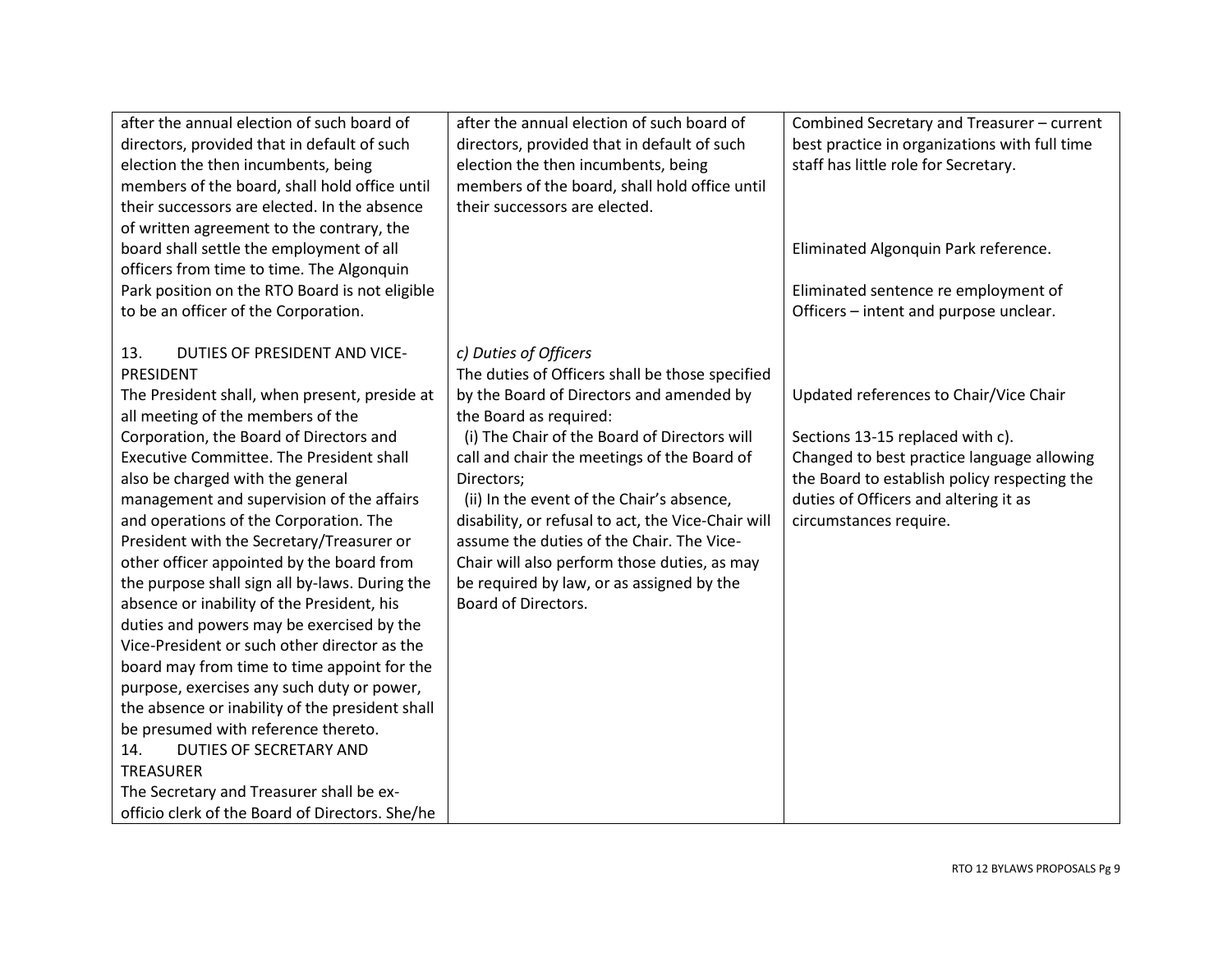| shall attend all meetings of the Board and      |  |
|-------------------------------------------------|--|
| record all facts and minutes of all             |  |
| proceedings in the books kept for that          |  |
| purpose. She/he shall give all notices          |  |
| required to be given to members and to          |  |
| directors. She/he shall be the custodian of     |  |
| the seal of the Corporation and of all books,   |  |
| papers, records, correspondence, contracts      |  |
| and other documents belonging to the            |  |
| Corporation which she/he shall deliver up       |  |
| only when authorized by a resolution of the     |  |
| board of directors to do so and to such         |  |
| person or persons as may be named in the        |  |
| resolution, and she/he shall perform such       |  |
| other duties as may from time to time be        |  |
| determined by the board of directors.           |  |
| The Secretary/Treasurer, or person              |  |
| performing the usual duties of a Treasurer,     |  |
| shall keep full and accurate accounts of all    |  |
| receipts and disbursements of the               |  |
| Corporation in proper books of account and      |  |
| shall deposit all moneys or other valuable      |  |
| effects in the name and to the credit of the    |  |
| corporation in such bank or banks as may        |  |
| from time to time be dissented by the Board     |  |
| of Directors. She/he shall disburse the funds   |  |
| of the Corporation under the direction of the   |  |
| Board of Directors taking proper vouchers       |  |
| therefore and shall render to the Board of      |  |
| Directors at the regular meetings thereof or    |  |
| whenever required of him, an account of all     |  |
| his transactions as Treasurer, and of financial |  |
| position of the Corporation. She/he shall also  |  |
| perform such other duties as may from time      |  |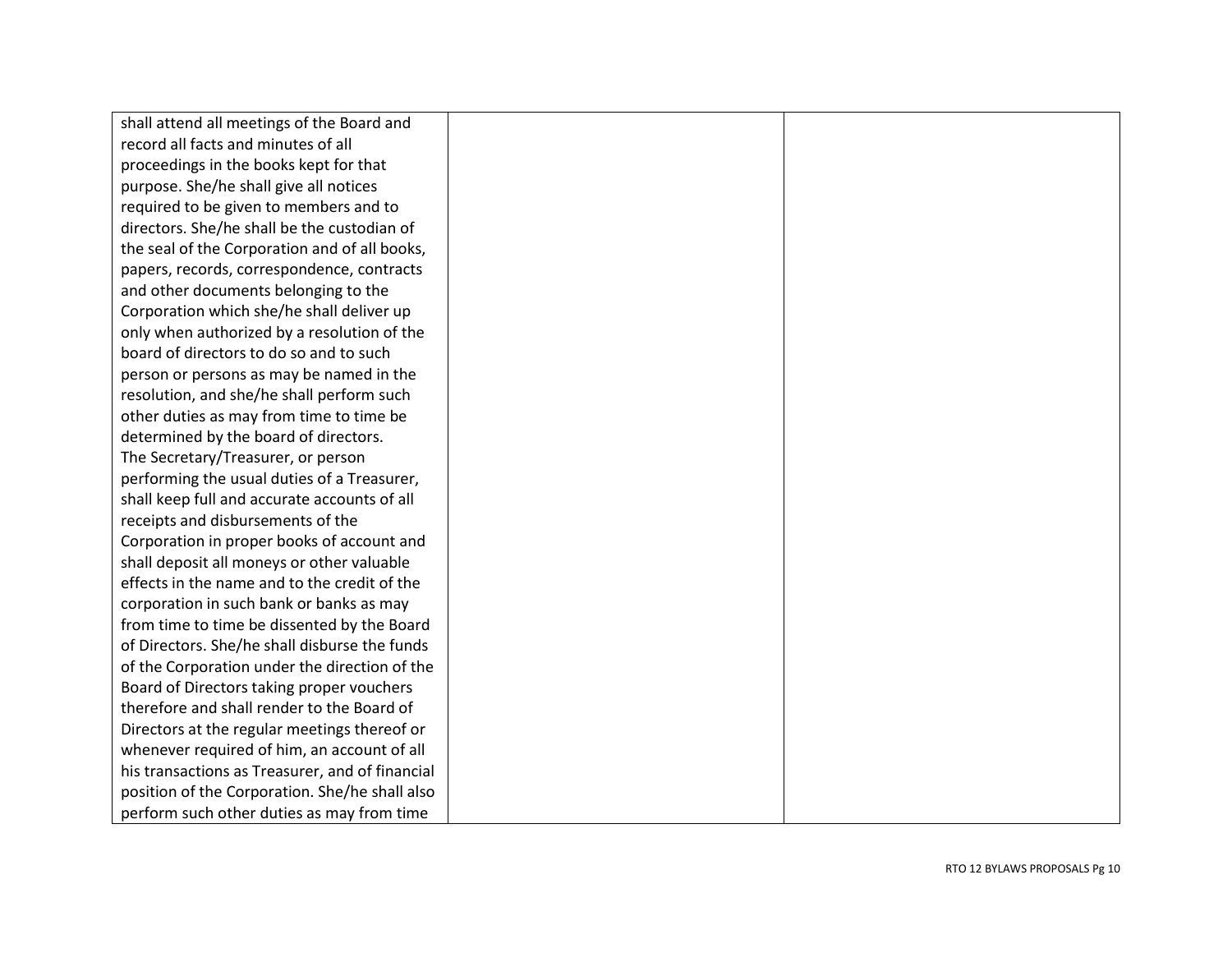| to time be determined by the Board of           |                                                 |                                        |
|-------------------------------------------------|-------------------------------------------------|----------------------------------------|
| Directors.                                      |                                                 |                                        |
| 15.<br><b>DUTIES OF OFFICERS</b>                |                                                 |                                        |
| The duties of all other officers of the         |                                                 |                                        |
| Corporation shall be such as the terms of       |                                                 |                                        |
| their engagement call for or the Board of       |                                                 |                                        |
| Directors requires of them.                     |                                                 |                                        |
|                                                 |                                                 |                                        |
| 16.<br><b>EXECUTION OF DOCUMENTS</b>            | 5. EXECUTION OF DOCUMENTS                       |                                        |
| Deeds, transfers, licenses, contracts and       | Deeds, transfers, licenses, contracts and       |                                        |
| engagements on behalf of the Corporation        | engagements on behalf of the Corporation        |                                        |
| shall be signed by either the President or a    | shall be signed by either the Chair or a Vice-  |                                        |
| Vice-President and by the                       | Chair and by the Secretary-Treasurer and the    |                                        |
| Secretary/Treasurer and the                     | Secretary-Treasurer shall affix the seal of the | Updated references to Chair/Vice Chair |
| Secretary/Treasurer shall affix the seal of the | Corporation to such instruments as require      |                                        |
| Corporation to such instruments as require      | the same. Contracts in the ordinary course of   |                                        |
| the same. Contracts in the ordinary course of   | the Corporation's operation may be entered      |                                        |
| the Corporation's operation may be entered      | into on behalf of the Corporation by the        |                                        |
| into on behalf of the Corporation by the        | Chair, Vice-Chair, and Secretary-Treasurer or   |                                        |
| President, Vice-President, and                  | by any person authorized by the Board.          |                                        |
| Secretary/Treasurer or by any person            | Notwithstanding any provisions to the           |                                        |
| authorized by the Board.                        | contrary contained in the by-laws of the        |                                        |
| Notwithstanding any provisions to the           | Corporation, the Board of Directors may at      |                                        |
| contrary contained in the by-laws of the        | any time by resolution direct the manner in     |                                        |
| Corporation, the Board of Directors may at      | which, and the person or persons by whom,       |                                        |
| any time by resolution direct the manner in     | any particular instrument, contract or          |                                        |
| which, and the person or persons by whom,       | obligations of the Corporation may or shall be  |                                        |
| any particular instrument, contract or          | executed.                                       |                                        |
| obligations of the Corporation may or shall be  |                                                 |                                        |
| executed.                                       |                                                 |                                        |
|                                                 | <b>6. BOOKS AND RECORDS</b>                     |                                        |
| <b>BOOKS AND RECORDS</b><br>17.                 | The directors shall see that all necessary      |                                        |
| The directors shall see that all necessary      | books and records of the Corporation            |                                        |
| books and records of the Corporation            | required by the by-laws of the Corporation or   |                                        |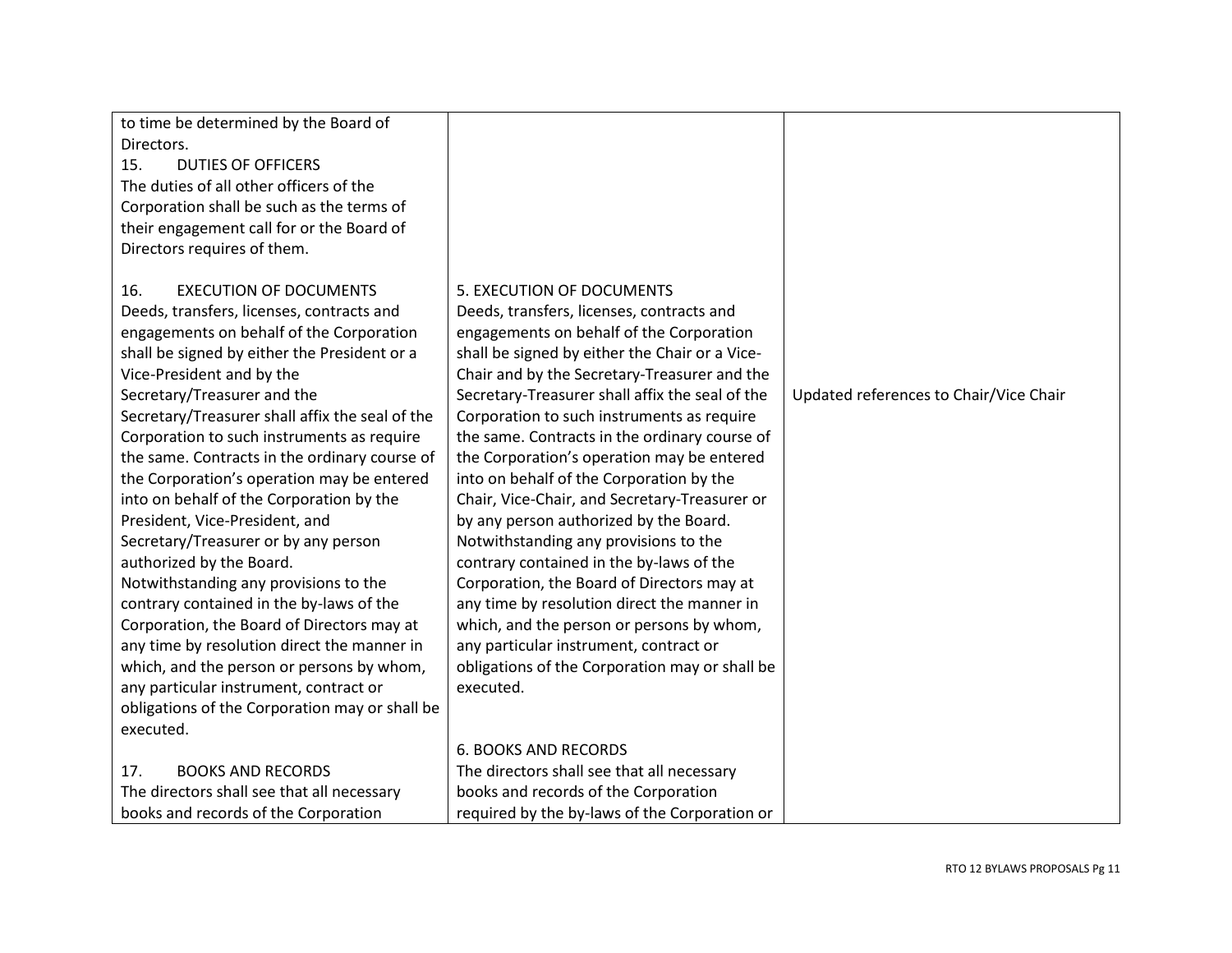| required by the by-laws of the Corporation or  | by any applicable statute or law are regularly   |                                             |
|------------------------------------------------|--------------------------------------------------|---------------------------------------------|
| by any applicable statute or law are regularly | and properly kept.                               |                                             |
| and properly kept.                             |                                                  |                                             |
|                                                | 7. MEMBERSHIP                                    |                                             |
| 18.<br><b>GENERAL MEMBERSHIP</b>               |                                                  |                                             |
| The membership shall consist of business       | a) Application for Membership                    |                                             |
| leaders in the Districts of Parry Sound and    | The Board of Directors may establish rules       |                                             |
| Muskoka, Algonquin Park and the Township       | and procedures for application for               |                                             |
| of South Algonquin (Nipissing District) over   | membership in RTO 12.                            |                                             |
| the age of 18 years with a GST/HST             |                                                  | Best practice language on membership-       |
| Registration Number, if applicable. There will | b) Membership Eligibility                        | current language was unclear and could be   |
| be only be one person per property location    | Self-identified businesses, organizations,       | problematic (i.e., are all business leaders |
| as the designated member. Each member          | corporations and/or government bodies of         | eligible for membership). Proposed language |
| shall be entitled to one vote on each question | the tourism industry who operate within the      | also set out process for termination of     |
| at any special or general meeting of the       | geographic borders of the corporation and        | membership.                                 |
| members.                                       | have expressed an interest in furthering the     |                                             |
|                                                | objects of RTO 12 shall be eligible for          |                                             |
|                                                | membership. Each member shall be entitled        |                                             |
|                                                | to one vote on each question at any special      |                                             |
|                                                | or general meeting of the members.               |                                             |
|                                                | c) Membership Transferability                    |                                             |
|                                                | A membership may only be transferred with        |                                             |
|                                                | the approval of the Board of Directors or its    |                                             |
|                                                | designate.                                       |                                             |
|                                                |                                                  |                                             |
|                                                | d) Membership Termination                        |                                             |
|                                                | Membership may be terminated for any one         |                                             |
|                                                | or more of the following grounds:                |                                             |
|                                                | (i) violating any provision of the Articles, by- |                                             |
|                                                | laws or written policies of RTO 12;              |                                             |
|                                                | (ii) carrying out any conduct which may be       |                                             |
|                                                | detrimental to RTO 12 as determined by the       |                                             |
|                                                | Board of Directors in its sole discretion; and   |                                             |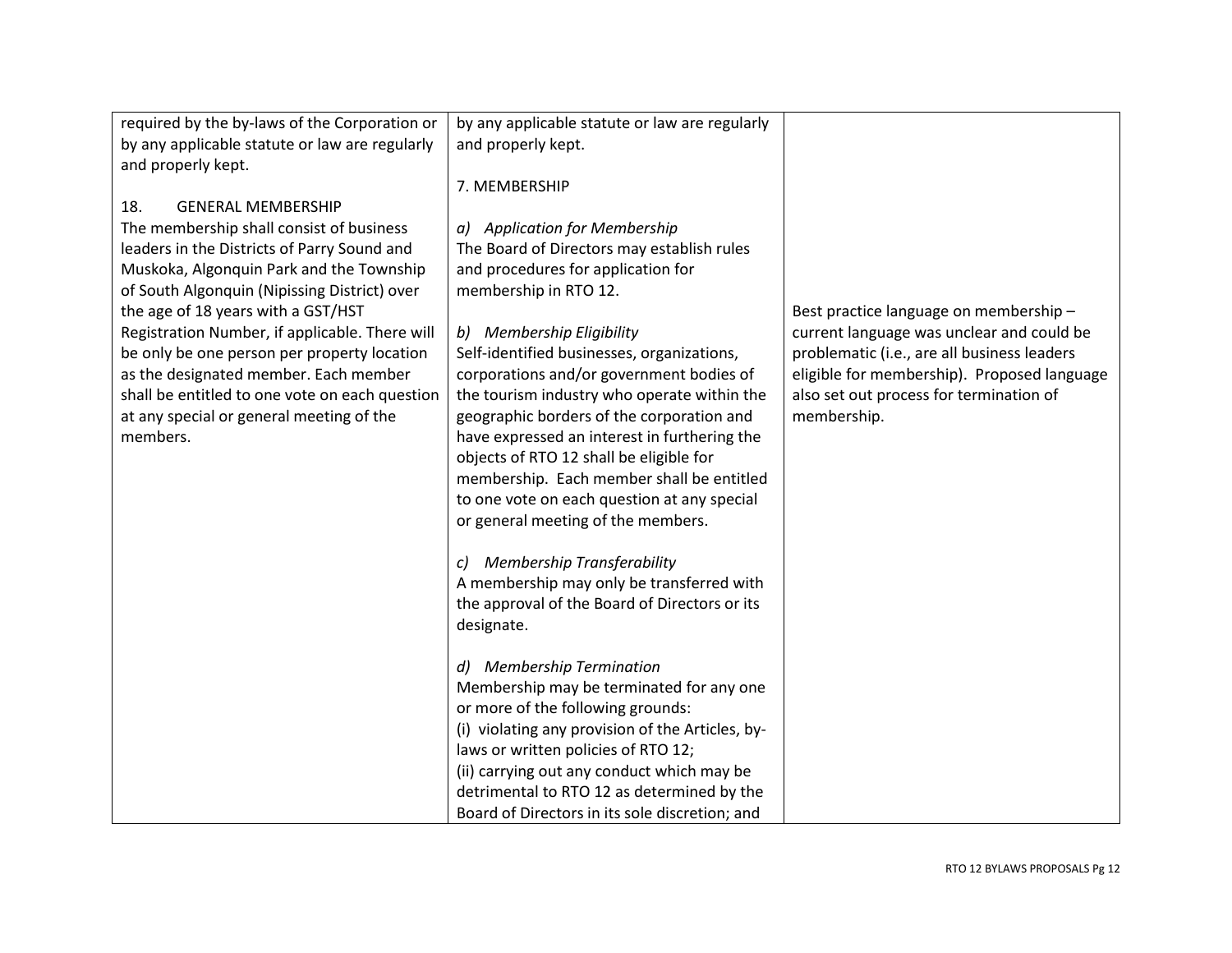|                                                                                     | (iii) for any other reason that the Board of<br>Directors in its sole and absolute discretion<br>considers to be reasonable, having regard to<br>the purpose of the corporation.                                                        |                                                                                            |
|-------------------------------------------------------------------------------------|-----------------------------------------------------------------------------------------------------------------------------------------------------------------------------------------------------------------------------------------|--------------------------------------------------------------------------------------------|
|                                                                                     | e) Resignation<br>A member wishing to withdraw from<br>membership in RTO 12 may do so upon<br>notice in writing to RTO 12. Membership fees<br>will not be refunded in whole or in part, nor<br>carried forward.                         |                                                                                            |
|                                                                                     | <b>Effect of Termination of Membership</b><br>J)<br>Subject to the Articles, upon any termination<br>of membership (by expulsion, resignation or<br>otherwise), the rights of the Member<br>including any rights in the property of the |                                                                                            |
|                                                                                     | Corporation, automatically cease to exist.<br>Part III - Dues and Assessments                                                                                                                                                           |                                                                                            |
| <b>DUES</b><br>19.<br>The dues payable with respect to individual                   | 8. DUES<br>The dues payable with respect to individual                                                                                                                                                                                  |                                                                                            |
| memberships shall be established from time                                          | memberships shall be established from time                                                                                                                                                                                              |                                                                                            |
| to time by the Board of Directors and shall<br>come into force and take effect when | to time by the Board of Directors.<br>The Secretary/Treasurer shall notify the                                                                                                                                                          |                                                                                            |
| confirmed by a vote of the members at any                                           | members of the dues or fees at any time                                                                                                                                                                                                 |                                                                                            |
| meeting of members.<br>The Secretary/Treasurer shall notify the                     | payable by them and, if any are not paid<br>within 30 days of the date of such notice the                                                                                                                                               |                                                                                            |
| members of the dues or fees at any time                                             | members in default shall thereupon                                                                                                                                                                                                      |                                                                                            |
| payable by them and, if any are not paid                                            | automatically cease to be members of the                                                                                                                                                                                                | The Board cannot budget or manage the                                                      |
| within 30 days of the date of such notice the<br>members in default shall thereupon | Corporation, but any such members may on<br>payment of all unpaid dues or fees be                                                                                                                                                       | Corporation if the membership must approve<br>annual dues. This is a Board function - best |
| automatically cease to be members of the                                            | reinstated by unanimous vote of the Board of                                                                                                                                                                                            | practice language reflects this as same.                                                   |
| Corporation, by any such members may on                                             | Directors.                                                                                                                                                                                                                              |                                                                                            |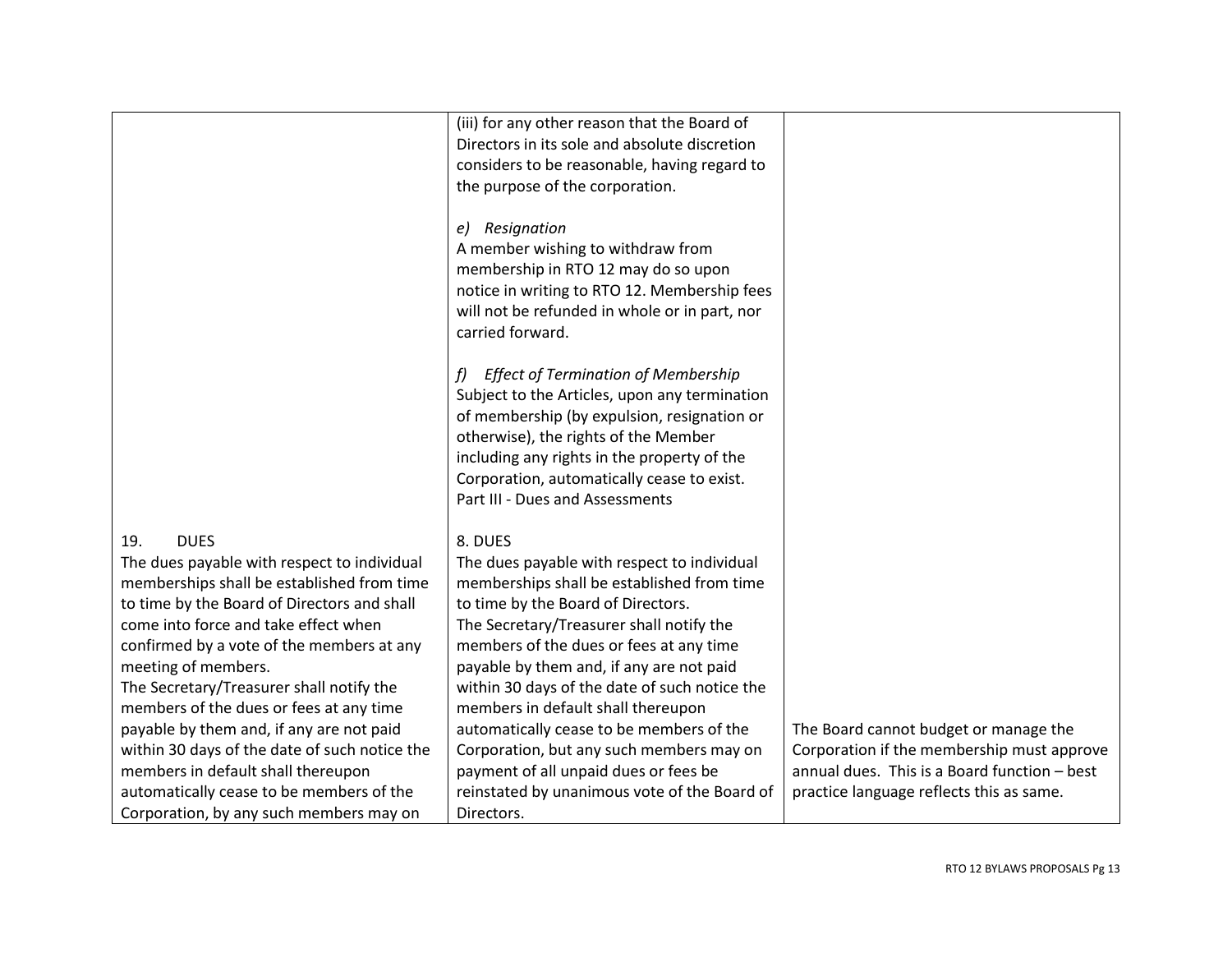| payment of all unpaid dues or fees be          |                                                  |                                             |
|------------------------------------------------|--------------------------------------------------|---------------------------------------------|
| reinstated by unanimous vote of the board of   |                                                  |                                             |
| directors.                                     |                                                  |                                             |
|                                                | 9. ANNUAL AND OTHER MEETINGS OF                  |                                             |
| ANNUAL AND OTHER MEETINGS OF<br>20.            | <b>MEMBERS</b>                                   |                                             |
| <b>MEMBERS</b>                                 |                                                  |                                             |
|                                                | a) Location                                      |                                             |
| The annual or other general meeting of the     | The annual or other general meeting of the       |                                             |
| members shall be held at the head office of    | members shall be held at the head office of      |                                             |
| the Corporation or elsewhere in the Districts  | the Corporation or elsewhere in the Districts    |                                             |
| of Parry Sound and Muskoka, Algonquin Park     | of Parry Sound and Muskoka, Algonquin Park       |                                             |
| and the Township of South Algonquin            | and the Township of South Algonquin              |                                             |
| (Nipissing District) as the Board of Directors | (Nipissing District) as the Board of Directors   |                                             |
| may determine and on such day as the Board     | may determine and on such day as the Board       |                                             |
| of Directors shall determine.                  | of Directors shall determine.                    |                                             |
|                                                |                                                  |                                             |
|                                                | b) Notice                                        |                                             |
|                                                | There will be 30 (thirty) days' notice for an    |                                             |
| There will be 30 days' notice for an Annual    | Annual General Meeting.                          |                                             |
| General Meeting.                               |                                                  |                                             |
|                                                | c) Annual Meeting Business                       |                                             |
| At every annual meeting, in addition to any    | At every annual meeting, in addition to any      |                                             |
| other business that may be transacted, the     | other business that may be transacted, the       |                                             |
| report of the directors, the financial         | report of the directors, the financial           |                                             |
| statement and the report of the auditors       | statement and the report of the auditors         |                                             |
| shall be presented and a board of directors    | shall be presented and a board of directors      |                                             |
| elected and auditors appointed for the         | elected and auditors appointed for the           |                                             |
| ensuing year and the remuneration of the       | ensuing year. The members may consider           |                                             |
| auditors shall be fixed. The members may       | and transact any business either special or      | Eliminated requirement for members to fix   |
| consider and transact any business either      | general. Any motion to be brought by a           | remuneration for auditors - this is a Board |
| special or general. Any motion to be brought   | voting member at an Annual General               | function.                                   |
| by a voting member at an Annual General        | Meeting or a General Meeting of the voting       |                                             |
| Meeting or a General Meeting of the voting     | members shall be delivered to the Secretary      |                                             |
| members shall be delivered to the Secretary    | no later than thirty (30) days prior to the date |                                             |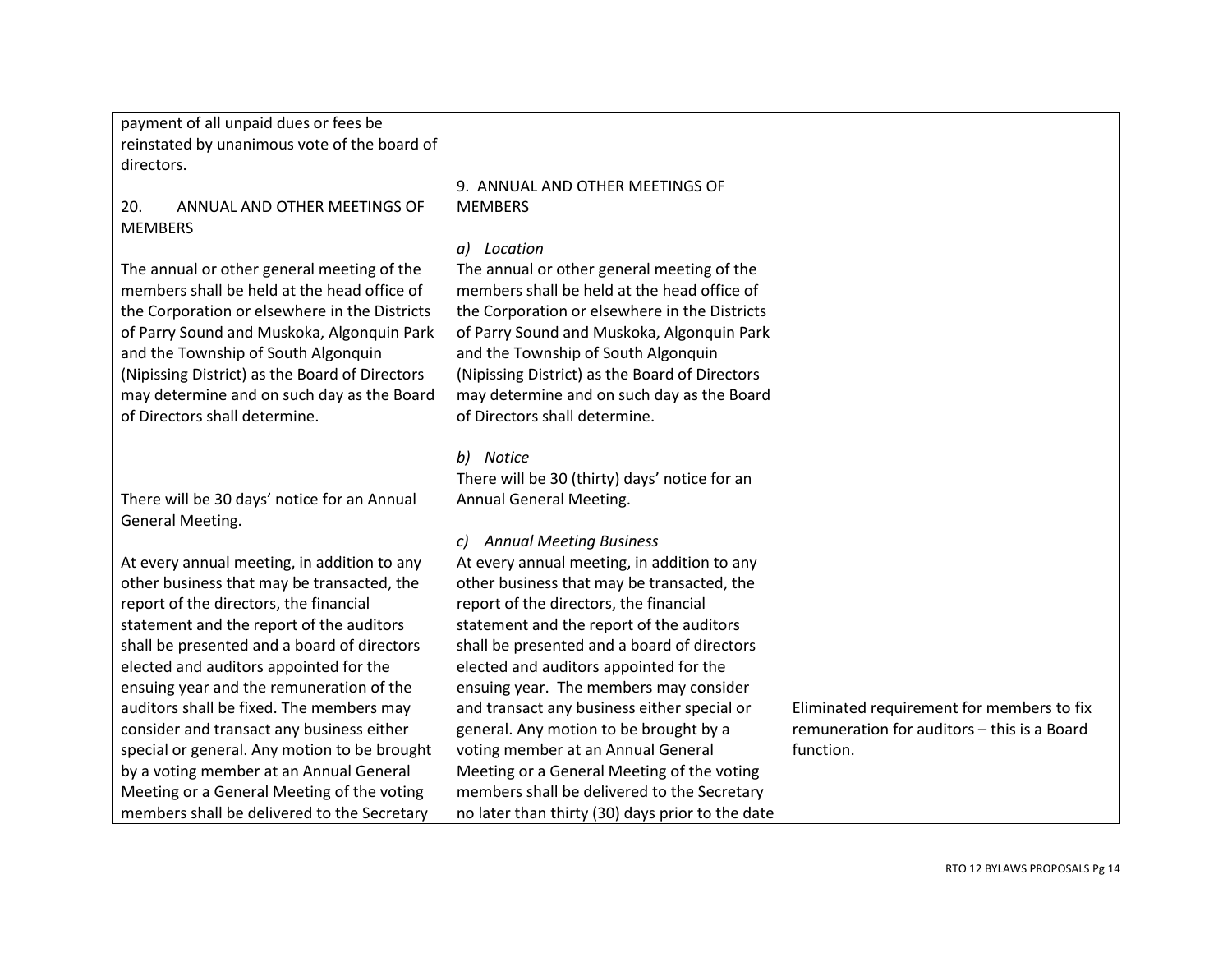| no later than thirty (30) days prior to the date<br>of the Annual General Meeting. RTO 12 will<br>not entertain motions from the floor during<br>an Annual General Meeting or a General<br>Meeting.                                                                                                                                                                                                                                                                                                                                                                                    | of the Annual General Meeting. RTO 12 will<br>not entertain motions from the floor during<br>an Annual General Meeting or a General<br>Meeting.                                                                                                                                                                                                                                                                                                                                              |                                                                                          |
|----------------------------------------------------------------------------------------------------------------------------------------------------------------------------------------------------------------------------------------------------------------------------------------------------------------------------------------------------------------------------------------------------------------------------------------------------------------------------------------------------------------------------------------------------------------------------------------|----------------------------------------------------------------------------------------------------------------------------------------------------------------------------------------------------------------------------------------------------------------------------------------------------------------------------------------------------------------------------------------------------------------------------------------------------------------------------------------------|------------------------------------------------------------------------------------------|
| The Board of Directors, the President, or a<br>Vice-President shall have the power to call, at<br>any time, a general meeting of the members<br>of the Corporation. Notice shall be provided<br>by publication once a week for two<br>consecutive weeks preceding the meeting in                                                                                                                                                                                                                                                                                                       | d) Special General Meetings<br>The Board of Directors, the Chair, or a Vice-<br>Chair shall have the power to call, at any<br>time, a special general meeting of the<br>members of the Corporation. Notice shall be<br>provided by publication each week for two<br>consecutive weeks preceding the meeting in                                                                                                                                                                               | Updated references to Chair/Vice Chair<br>Language altered for broader<br>communication. |
| a newspaper or newspapers serving the<br>region and in any other manner determined<br>by the Board of Directors. This process shall<br>be followed for the Annual General Meeting<br>also.                                                                                                                                                                                                                                                                                                                                                                                             | any manner determined by the Board of<br>Directors. This process shall be followed for<br>the Annual General Meeting also.<br>e) Error or Omission in Notice                                                                                                                                                                                                                                                                                                                                 | Language altered as per best practice to<br>reflect "special" general meetings.          |
| 21.<br><b>ERROR OR OMISSION IN NOTICE</b><br>No error or omission in giving notice of any<br>annual or general meeting or any adjourned<br>meeting, whether annual or general, of the<br>members of the Corporation shall invalidate<br>such meeting or make void any proceedings<br>taken thereat and any member, director or<br>officer for any meeting or otherwise, the<br>address of any member, director or officer<br>for any meeting or otherwise, the address of<br>any member, director or officer shall be his<br>last address recorded on the books of the<br>Corporation. | The accidental omission to give any notice to<br>any Member, Director, officer, member of a<br>committee of the Board of Directors or public<br>accountant, or the non-receipt of any notice<br>by any such person where the Corporation<br>has provided notice in accordance with the<br>by-laws or any error in any notice not<br>affecting its substance shall not invalidate<br>any action taken at any meeting to which the<br>notice pertained or otherwise founded on<br>such notice. | Best practice language for clarity.                                                      |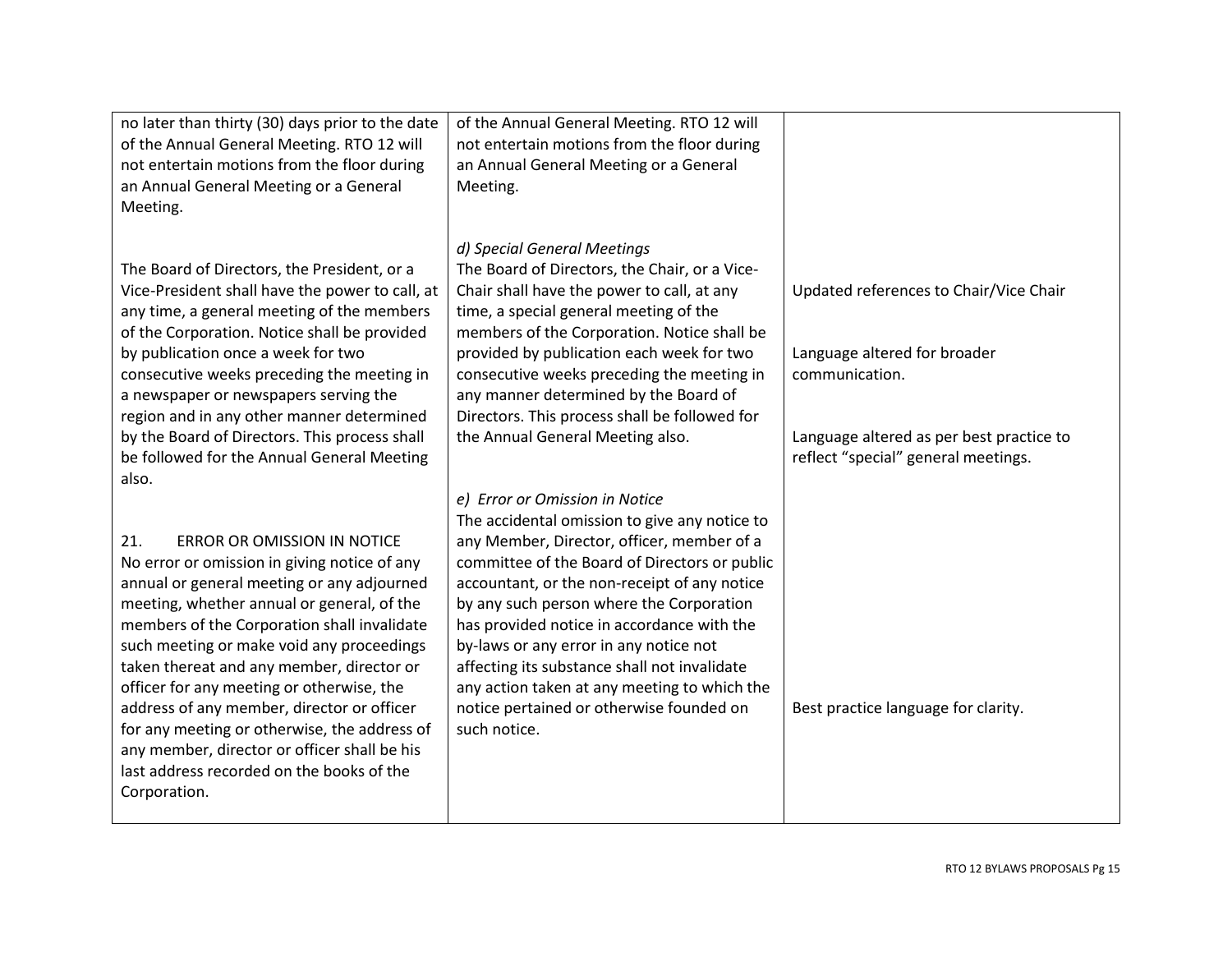|                                                 | f) Adjournments                                 |                                          |
|-------------------------------------------------|-------------------------------------------------|------------------------------------------|
|                                                 | Any meetings of the Corporation or of the       |                                          |
| 22.<br><b>ADJOURNMENTS</b>                      | Board of Directors may be adjourned to any      |                                          |
| Any meetings of the corporation or of the       | time and from time to time such business        |                                          |
| Board of Directors may be adjourned to any      | may be transacted at such adjourned             |                                          |
| time and from time to time such business        | meeting as might have been transacted at        |                                          |
| may be transacted at such adjourned             | the original meeting from which such            |                                          |
| meeting as might have been transacted at        | adjournment took place. No notice shall be      |                                          |
| the original meeting from which such            | required of any such adjournment may be         |                                          |
| adjournment took place. No notice shall be      | made notwithstanding that no quorum is          |                                          |
| required of any such adjournment may be         | present.                                        |                                          |
| made notwithstanding that no quorum is          |                                                 |                                          |
| present.                                        | g) Quorum of Members                            |                                          |
|                                                 | A quorum for the transaction of business at     |                                          |
| 23.<br><b>QUORUM OF MEMBERS</b>                 | any meeting of members shall consist of not     |                                          |
| A quorum for the transaction of business at     | less than three members present in person in    |                                          |
| any meeting of members shall, in addition to    | addition to the members of the Board of         |                                          |
| the members of the Board of Directors who       | Directors who are present.                      |                                          |
| are present, consist of not less than three     |                                                 |                                          |
| members present in person provided that in      |                                                 |                                          |
| no case can any meeting be held unless there    | h) Voting of Members                            |                                          |
| are two members present in person.              | Subject to the provisions, if any, contained in |                                          |
|                                                 | the Letters of Patent of the Corporation, each  | Confusing language - clarified 3 members |
| <b>VOTING OF MEMBERS</b><br>24.                 | member of the Corporation shall at all          | required for quorum.                     |
| Subject to the provisions, if any, contained in | meetings of members be entitled to one vote     |                                          |
| the Letters of Patent of the Corporation, each  | with no proxy voting. No member shall be        |                                          |
| member of the Corporation shall at all          | entitled to vote at meetings of the             |                                          |
| meetings of members be entitled to one vote     | Corporation unless she/he has paid all dues     |                                          |
| with no proxy voting. No member shall be        | or fees, if any, then payable.                  |                                          |
| entitled to vote at meetings of the             |                                                 |                                          |
| Corporation unless she/he has paid all dues     | At all meetings of members every question       |                                          |
| or fees, if any, then payable.                  | shall be decided by a majority of the votes of  |                                          |
| At all meetings of members every question       | the members present in person. Every            |                                          |
| shall be decided by a majority of the votes of  | question shall be decided in the first instance |                                          |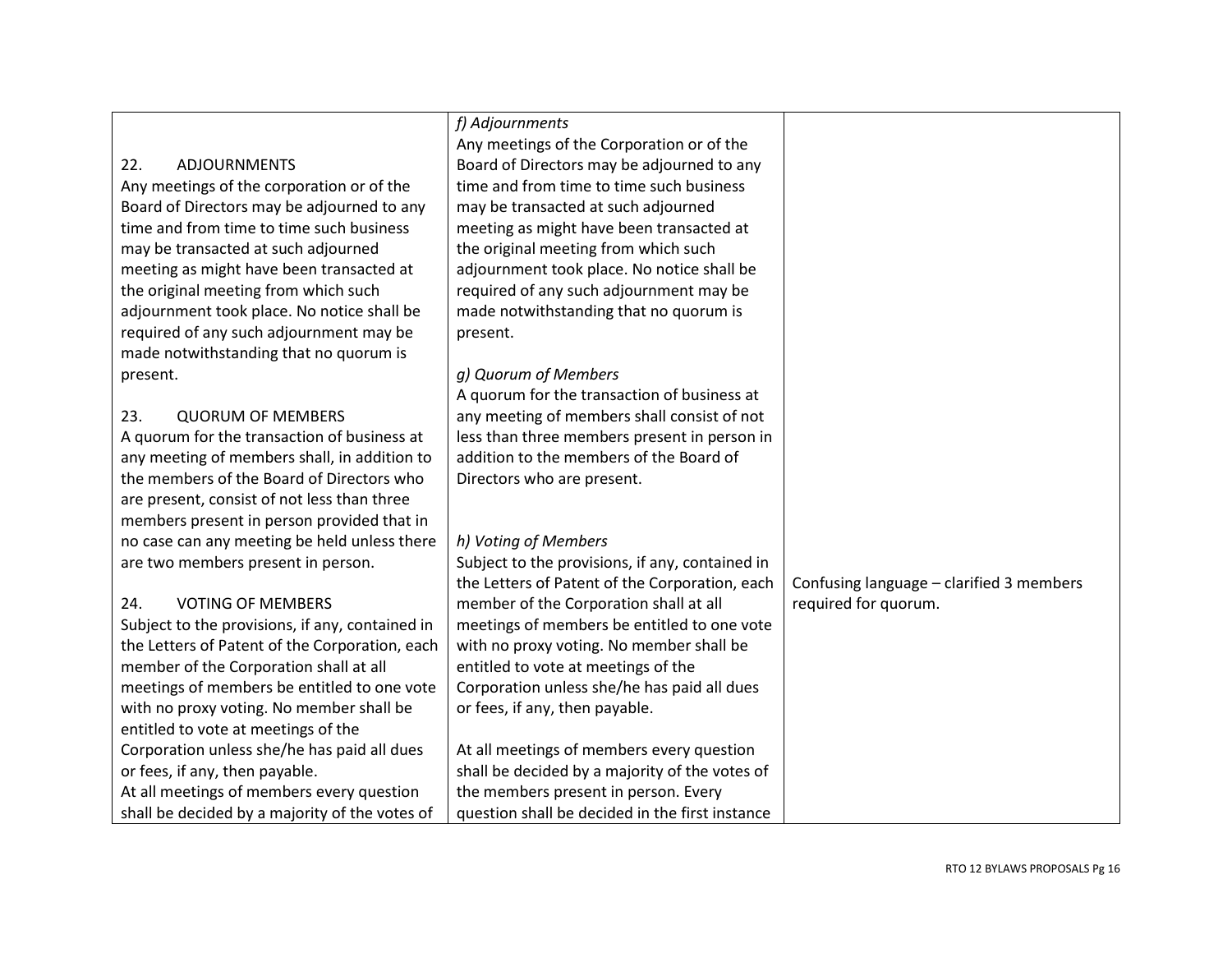| the members present in person. Every            | by a show of hands unless any member             |                                        |
|-------------------------------------------------|--------------------------------------------------|----------------------------------------|
| question shall be decided in the first instance | demands a poll. Upon a show of hands, every      |                                        |
| by a show of hands unless any member            | member having voting rights shall have one       |                                        |
| demands a poll. Upon a show of hands, every     | vote, and unless a poll be demanded a            |                                        |
| member having voting rights shall have one      | declaration by the Chair that a resolution has   |                                        |
| vote, and unless a poll be demanded a           | been carried or not carried and an entry to      |                                        |
| declaration by the President that a resolution  | that effect in the minutes of the Corporation    |                                        |
| has been carried or not carried and an entry    | shall be admissible in evidence as prima facie   |                                        |
| to that effect in the minutes of the            | proof of the fact without proof of the number    |                                        |
| Corporation shall be admissible in evidence     | or proportion of the votes accorded in favour    |                                        |
| as prima facie proof of the fact without proof  | of or against such resolution. The demand for    |                                        |
| of the number or proportion of the votes        | a poll may be withdrawn, but if a poll be        |                                        |
| accorded in favour of or against such           | demanded and not withdrawn the question          |                                        |
| resolution. The demand for a poll may be        | shall be decided by a majority of votes given    |                                        |
| withdrawn, but if a poll be demanded and        | by the members present in person and such        |                                        |
| not withdrawn the question shall be decided     | poll shall be taken in such manner as the        |                                        |
| by a majority of votes given by the members     | Chair shall direct and the result of such poll   |                                        |
| present in person and such poll shall be taken  | shall be deemed the decision of the              |                                        |
| in such manner as the President shall direct    | Corporation in general meeting upon the          | Updated references to Chair/Vice Chair |
| and the result of such poll shall be deemed     | matter in question. In case of an equality of    |                                        |
| the decision of the Corporation in general      | votes at any general meeting, whether upon       |                                        |
| meeting upon the matter in question. In case    | a show of hands or at a poll, the Chair shall    |                                        |
| of an equality of votes at any general          | be entitled to a vote in order to break the tie. |                                        |
| meeting, whether upon a show of hands or at     |                                                  |                                        |
| a poll, the President shall be entitled to a    |                                                  |                                        |
| vote in order to break the tie. Any motion to   |                                                  |                                        |
| be brought by a voting member at an Annual      |                                                  |                                        |
| General Meeting or a General Meeting of the     |                                                  |                                        |
| voting members shall be delivered to the        |                                                  |                                        |
| Secretary no later than thirty (30) days prior  |                                                  |                                        |
| to the date of the Annual General Meeting.      |                                                  |                                        |
| RTO 12 will not entertain motions from the      |                                                  |                                        |
| floor during an Annual General Meeting or a     |                                                  |                                        |
| General meeting.                                |                                                  |                                        |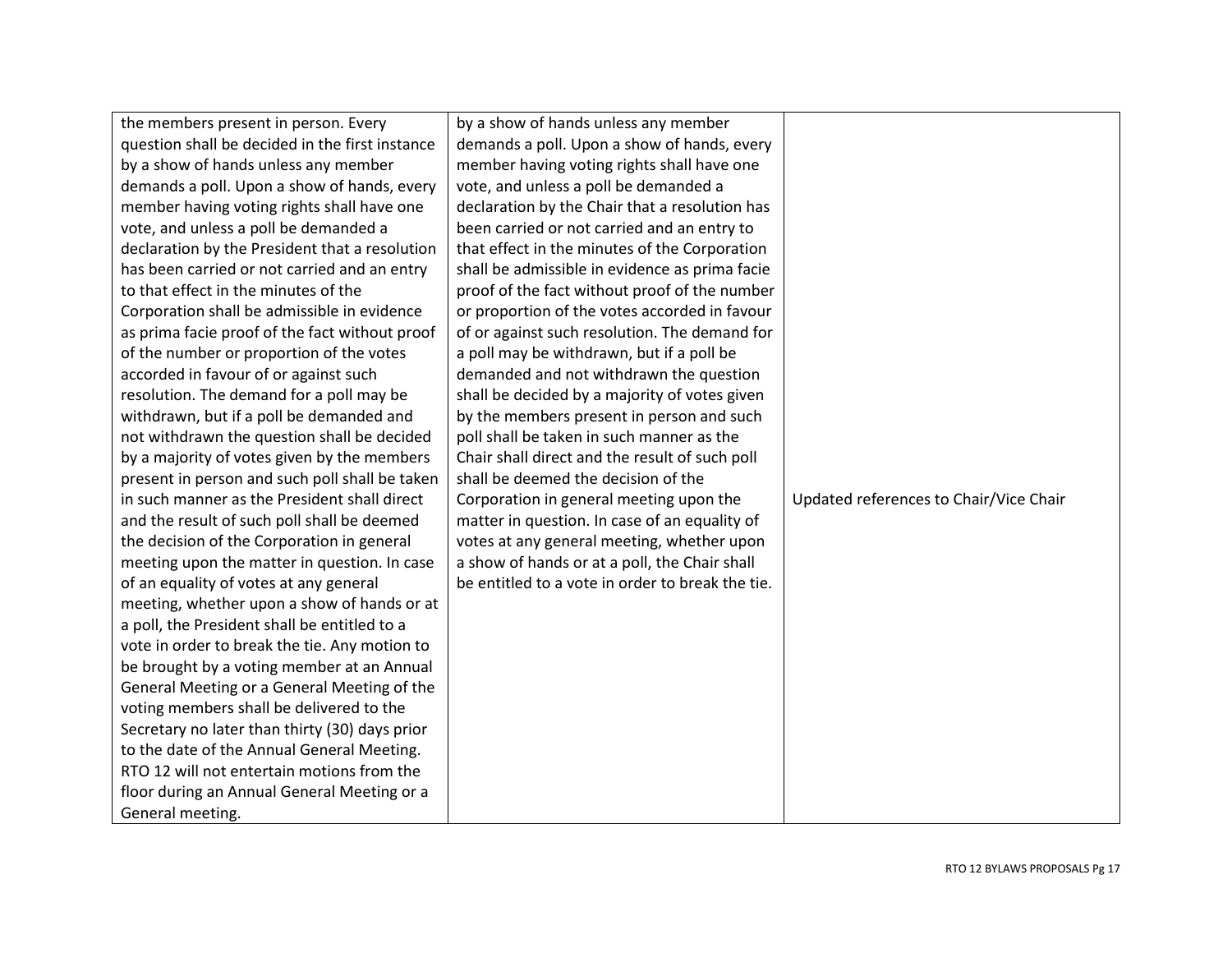|                                                 | 10. COMMITTEES                            | Eliminated reference to motions brought by    |
|-------------------------------------------------|-------------------------------------------|-----------------------------------------------|
|                                                 | The Board of Directors may establish such | members - already covered in section (c)      |
| 25.<br><b>EXECUTIVE COMMITTEE</b>               | committees as deemed necessary.           | above.                                        |
| The Executive Committee shall be comprised      |                                           |                                               |
| of the President, Vice-President, Secretary-    |                                           |                                               |
| Treasurer and the immediate Past President.     |                                           |                                               |
|                                                 |                                           | Sections 25-29 eliminated. Best practice      |
| <b>EXECUTIVE COMMITTEE, POWERS</b><br>26.       |                                           | language allows the Board to establish any    |
| <b>AND DUTIES</b>                               |                                           | committees it requires and establish terms of |
| The Executive Committee officers shall have     |                                           | reference for those committees.               |
| general supervision of the affairs and          |                                           |                                               |
| business of the Corporation and shall carry     |                                           |                                               |
| out such duties as may be assigned to it by     |                                           |                                               |
| the Board of Directors.                         |                                           |                                               |
| The Executive Committee shall have the          |                                           |                                               |
| power to authorize expenditures in the          |                                           |                                               |
| ordinary course of business for the purposes    |                                           |                                               |
| of carrying out the objectives of the           |                                           |                                               |
| Corporation.                                    |                                           |                                               |
| The Executive Committee shall have direct       |                                           |                                               |
| supervision of the finances of the              |                                           |                                               |
| Corporation, shall prepare the annual budget    |                                           |                                               |
| and obtain ratification thereof from the        |                                           |                                               |
| Board of Directors. The Executive Committee     |                                           |                                               |
| shall regulate the salaries and benefits of the |                                           |                                               |
| staff, and may at its discretion remove or      |                                           |                                               |
| suspend such persons.                           |                                           |                                               |
| 27.<br><b>EXECUTIVE COMMITTEE - QUORUM</b>      |                                           |                                               |
| <b>AND VOTING</b>                               |                                           |                                               |
| Three (3) members of the Executive              |                                           |                                               |
| Committee present at any meeting shall          |                                           |                                               |
| constitute a quorum and each member of the      |                                           |                                               |
| committee shall have one (1) vote. In the       |                                           |                                               |
| case of an equality of votes, the President     |                                           |                                               |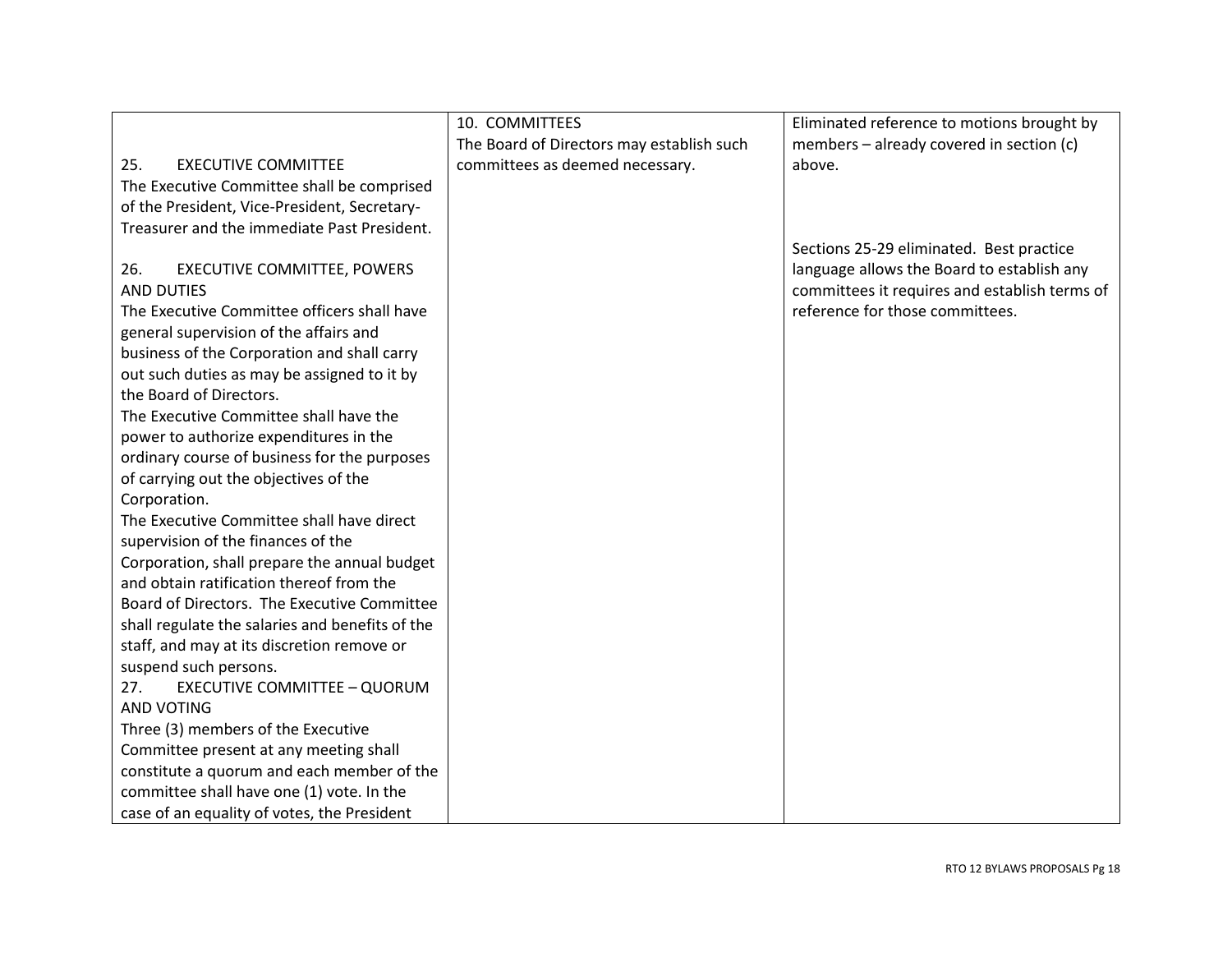| shall be entitled to cast a vote in order to     |                                                  |                                           |
|--------------------------------------------------|--------------------------------------------------|-------------------------------------------|
| break the tie.                                   |                                                  |                                           |
| 28.<br><b>EXECUTIVE COMMITTEE - MEETINGS</b>     |                                                  |                                           |
| Meetings of the Executive Committee may be       |                                                  |                                           |
| called in the same manner in which meetings      |                                                  |                                           |
| of the Board of Directors are called.            |                                                  |                                           |
| <b>OTHER COMMITTEES</b><br>29.                   |                                                  |                                           |
| The Board of Directors may from time to time     |                                                  |                                           |
| as deemed necessary appoint any other            |                                                  |                                           |
| committees consisting of such number of          |                                                  |                                           |
| members as may be deemed desirable and           |                                                  |                                           |
| may prescribe their duties.                      |                                                  |                                           |
| Any Committee so appointed may meet for          |                                                  |                                           |
| the transaction of business, adjourn and         |                                                  |                                           |
| otherwise regulate its meetings as it thinks     |                                                  |                                           |
| fair. Questions arising at any meeting shall be  |                                                  |                                           |
| decided by a majority of votes and, in the       |                                                  |                                           |
| case of an equality of votes, the President of   |                                                  |                                           |
| the meeting shall have a casting vote in order   |                                                  |                                           |
| to break the tie.                                |                                                  |                                           |
|                                                  | 11. FINANCIAL YEAR                               |                                           |
| <b>FINANCIAL YEAR</b><br>30.                     | Unless otherwise ordered by the Board of         |                                           |
| Unless otherwise ordered by the Board of         | Directors, the financial year of the             |                                           |
| Directors, the fiscal year of the Corporation    | Corporation shall be April 1 to March 31.        |                                           |
| shall be April 1 to March 31.                    |                                                  |                                           |
|                                                  | 12. CHEQUES, ETC.                                | Updated language, fiscal and financial to |
| 31.<br>CHEQUES, ETC.                             | All cheques, bills of exchange or other orders   | ensure constancy                          |
| All cheques, bills of exchange or other orders   | for the payment of money, notes or other         |                                           |
| for the payment of money, notes or other         | evidences or indebtedness issued in the          |                                           |
| evidences or indebtedness issued in the          | name of the Corporation, shall be signed by      |                                           |
| name of the Corporation, shall be signed by      | such officer or officers, agent or agents of the |                                           |
| such officer or officers, agent or agents of the | Corporation in such manner as shall from         |                                           |
| Corporation in such manner as shall from         | time to time be determined by resolution of      |                                           |
| time to time be determined by resolution of      | the Board of Directors and any one of such       |                                           |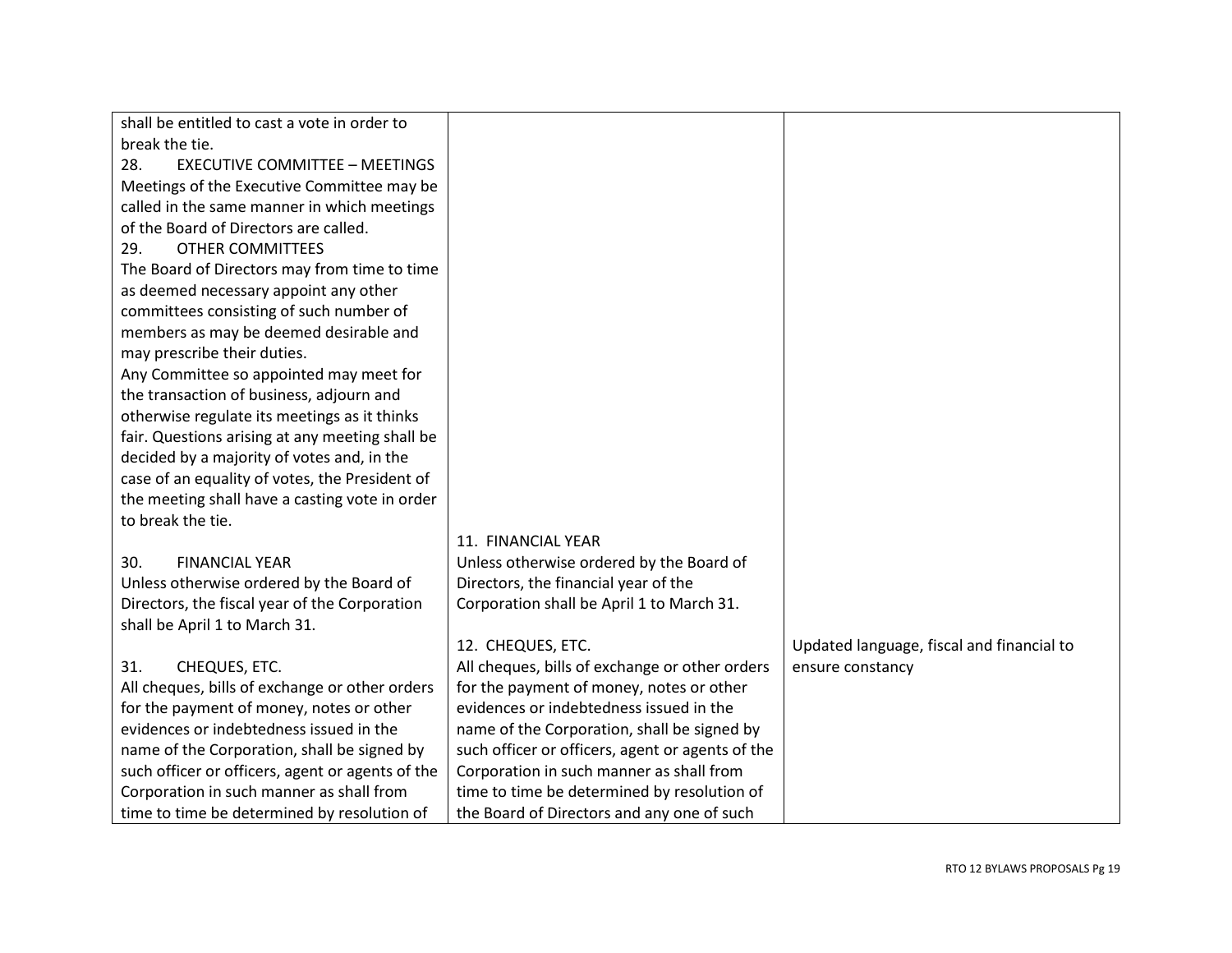the Board of Directors and any one of such officers or agents may also endorse notes and drafts for collection on account of the Corporation through its bankers, and endorse notes and cheques for deposit with the Corporation's bankers for the credit of the Corporation, or the same may be endorsed "for collection" or "for deposit" with the bankers of the Corporation by using the Corporation's rubber stamp for the purpose. Any one of such officers or agents so appointed may arrange, settle, balance, and certify all books and accounts between the Corporation and the Corporation's bankers and may receive all paid cheques and vouchers and sign all bank forms or settlement of balances and release or verification slips.

#### 32. DEPOSIT OF SECURITIES FOR SAFEKEEPING

The securities of the Corporation shall be deposited for safekeeping with one or more bankers, trust companies or other financial institutions to be selected by the board of directors. Any and all securities so deposited may be withdrawn, from time to time, only upon the written order of the Corporation signed by such officer or officers, agent or agents of the Corporation, and in such manner, as shall from time to time be determined by resolution of the board of directors and such authority may be general or confined to specific instances. The

officers or agents may also endorse notes and drafts for collection on account of the Corporation through its bankers, and endorse notes and cheques for deposit with the Corporation's bankers for the credit of the Corporation, or the same may be endorsed "for collection" or "for deposit" with the bankers of the Corporation by using the Corporation's rubber stamp for the purpose. Any one of such officers or agents so appointed may arrange, settle, balance, and certify all books and accounts between the Corporation and the Corporation's bankers and may receive all paid cheques and vouchers and sign all bank forms or settlement of balances and release or verification slips.

#### 13. DEPOSIT OF SECURITIES FOR SAFEKEEPING

The securities of the Corporation shall be deposited for safekeeping with one or more bankers, trust companies or other financial institutions to be selected by the board of directors. Any and all securities so deposited may be withdrawn, from time to time, only upon the written order of the Corporation signed by such officer or officers, agent or agents of the Corporation, and in such manner, as shall from time to time be determined by resolution of the board of directors and such authority may be general or confined to specific instances. The institutions, which may be so selected as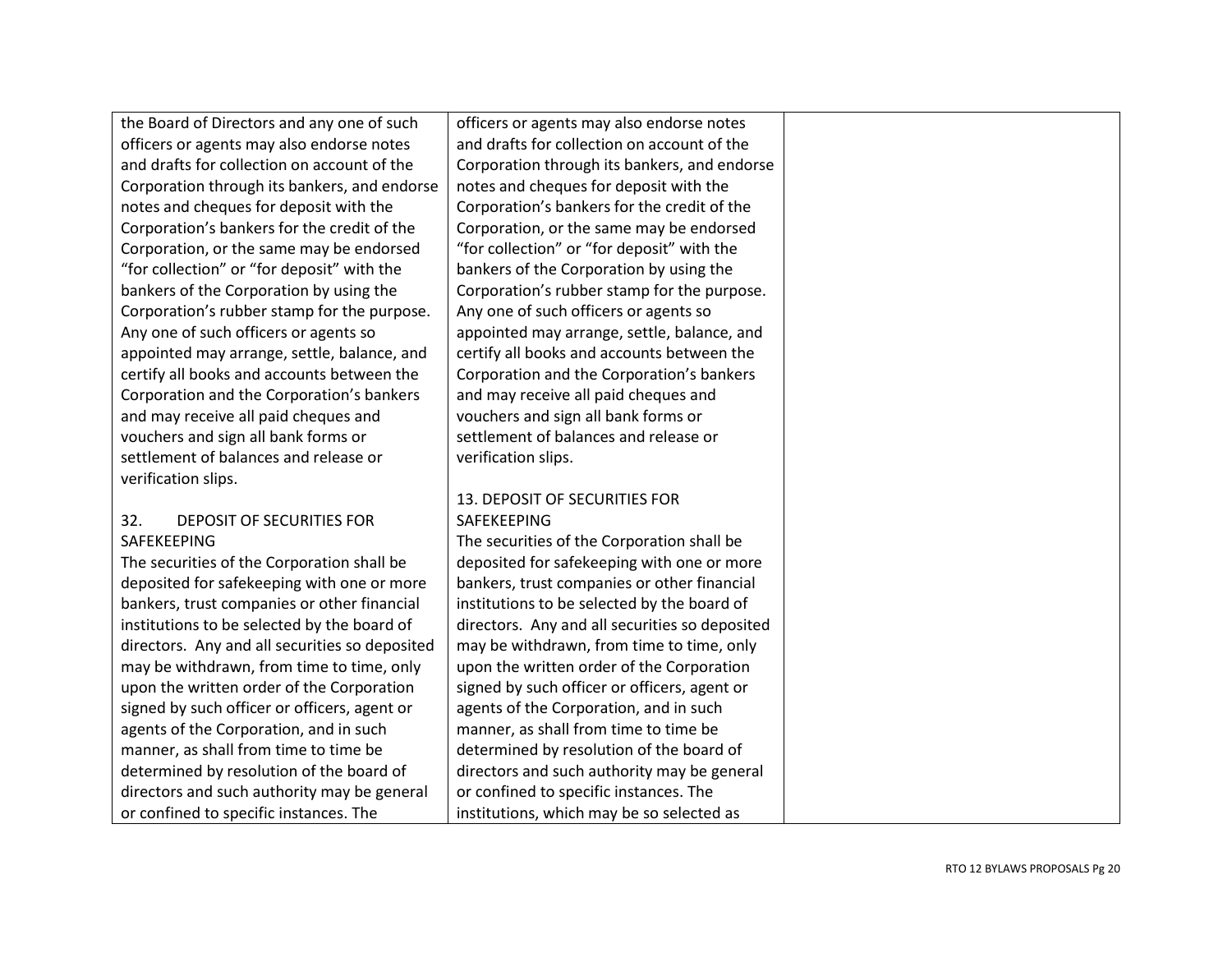institutions, which may be so selected as custodians by the board of directors, shall be fully protected in acting in accordance with the directions of the board of directors and shall in no event be liable for the due application of the securities so withdrawn from deposit of the proceeds thereof.

# 33. NOTICE

Any notice (which term includes any communication or document) to be given, sent, delivered or served pursuant to the Act, the letters patent, the by-laws or otherwise to a member, director, officer or auditor shall be sufficiently given if delivered personally to the person to whom it is to be given or if delivered to his recorded address or if mailed to him at this recorded address by prepaid air or ordinary mail, or if sent to him at his recorded address by any means of prepaid transmitted or recorded communication. A notice so delivered shall be deemed to have been given when it is delivered personally or at the recorded address as aforesaid; a notice so mailed shall be deemed to have been given when deposited in a post office or public letter box; and a notice sent by any means of transmitted or recorded communication shall be deemed to have been given when dispatched or delivered to the appropriate communication company or agency or its representative for dispatch. The Secretary/Treasurer may change the recorded address of any member, director,

custodians by the board of directors, shall be fully protected in acting in accordance with the directions of the board of directors and shall in no event be liable for the due application of the securities so withdrawn from deposit of the proceeds thereof.

## 14. NOTICE

Any notice (which term includes any communication or document) to be given, sent, delivered or served pursuant to the Act, the letters patent, the by-laws or otherwise to a member, director, officer or auditor shall be sufficiently given if delivered personally to the person to whom it is to be given or if delivered to his recorded address or if mailed to him at this recorded address by prepaid air or ordinary mail, or if sent to him at his recorded address by any means of prepaid transmitted or recorded communication. A notice so delivered shall be deemed to have been given when it is delivered personally or at the recorded address as aforesaid; a notice so mailed shall be deemed to have been given when deposited in a post office or public letter box; and a notice sent by any means of transmitted or recorded communication shall be deemed to have been given when dispatched or delivered to the appropriate communication company or agency or its representative for dispatch. The Secretary/Treasurer may change the recorded address of any member, director,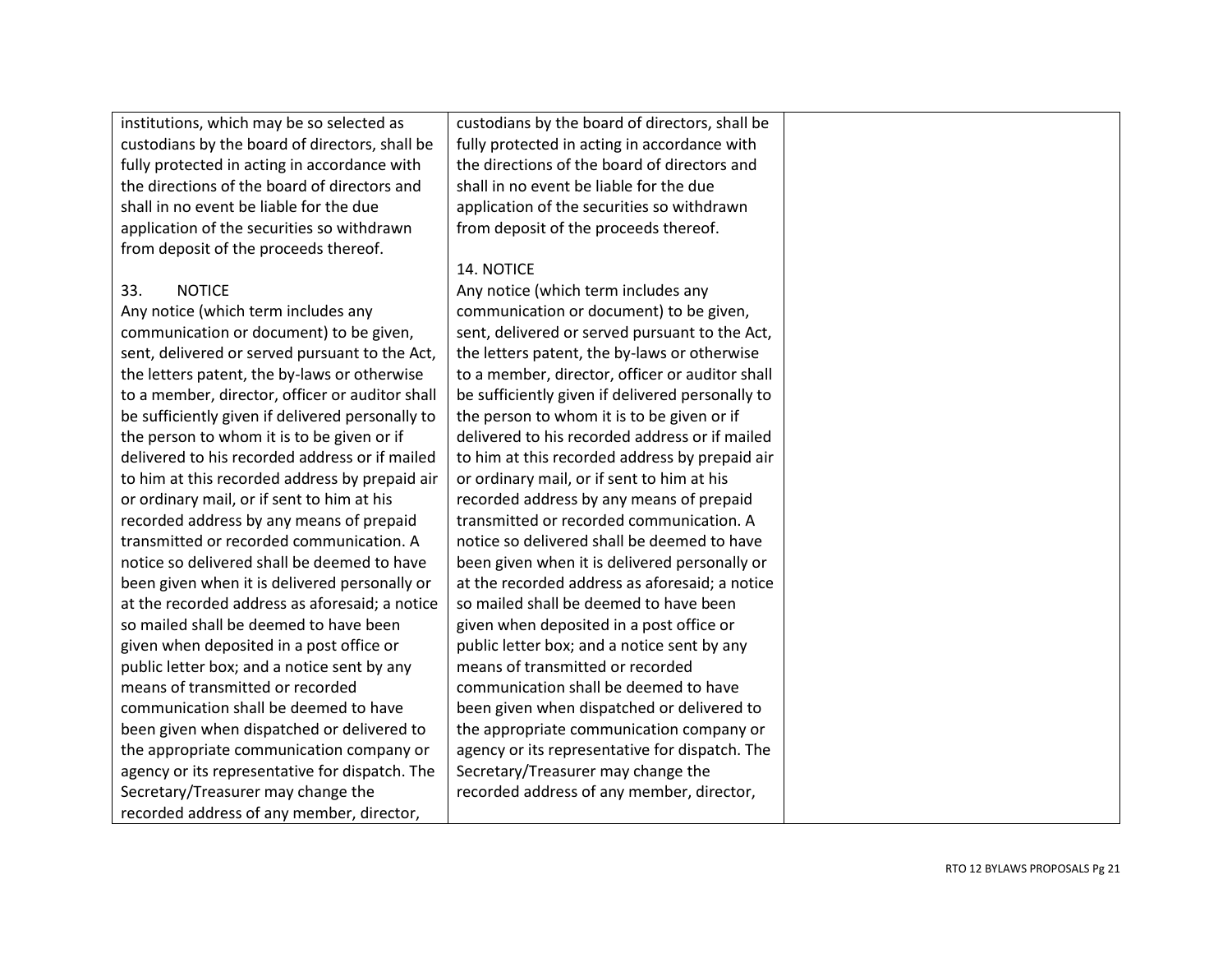| officer or auditor in accordance with any                                                   | officer or auditor in accordance with any                                                   |  |
|---------------------------------------------------------------------------------------------|---------------------------------------------------------------------------------------------|--|
| information believed by him to be reliable.                                                 | information believed by him to be reliable.                                                 |  |
|                                                                                             |                                                                                             |  |
| 34.<br><b>BORROWING</b>                                                                     | 15. BORROWING                                                                               |  |
| The Board of Directors may from time to time                                                | The Board of Directors may from time to time                                                |  |
| borrow money on credit of the Corporation;                                                  | borrow money on credit of the Corporation;                                                  |  |
| or issue, sell or pledge securities of the                                                  | or issue, sell or pledge securities of the                                                  |  |
| Corporation; or charge, mortgage,                                                           | Corporation; or charge, mortgage,                                                           |  |
| hypothecate or pledge all or any of the real                                                | hypothecate or pledge all or any of the real                                                |  |
| or personal property of the Corporation,                                                    | or personal property of the Corporation,                                                    |  |
| including book debts, rights, powers                                                        | including book debts, rights, powers                                                        |  |
| franchises and undertakings, to secure any                                                  | franchises and undertakings, to secure any                                                  |  |
| securities or any money borrowed, or other                                                  | securities or any money borrowed, or other                                                  |  |
| debt, or any other obligation or liability of the                                           | debt, or any other obligation or liability of the                                           |  |
| Corporation.                                                                                | Corporation.                                                                                |  |
|                                                                                             |                                                                                             |  |
| From time to time the directors may                                                         | From time to time the directors may                                                         |  |
| authorize any director, officer or employee of                                              | authorize any director, officer or employee of                                              |  |
| the Corporation of any other person to make                                                 | the Corporation of any other person to make                                                 |  |
| arrangements with reference to the money                                                    | arrangements with reference to the money                                                    |  |
| borrowed or to be borrowed as aforesaid and                                                 | borrowed or to be borrowed as aforesaid and                                                 |  |
| as to the terms and conditions of the loan                                                  | as to the terms and conditions of the loan                                                  |  |
| thereof, an as to the securities to be given                                                | thereof, an as to the securities to be given                                                |  |
| therefore, with power to vary of modify such                                                | therefore, with power to vary of modify such                                                |  |
| arrangements, terms and conditions and to                                                   | arrangements, terms and conditions and to                                                   |  |
| give such additional securities for any money                                               | give such additional securities for any money                                               |  |
| borrowed or remaining due by the                                                            | borrowed or remaining due by the                                                            |  |
| Corporation as the directors may authorize,<br>and generally to manage, transact and settle | Corporation as the directors may authorize,<br>and generally to manage, transact and settle |  |
| the borrowing of money by the Corporation.                                                  | the borrowing of money by the Corporation.                                                  |  |
| Borrowing as described above requires a 2/3                                                 | Borrowing as described above requires a 2/3                                                 |  |
| vote of support from the Board of Directors.                                                | vote of support from the Board of Directors.                                                |  |
|                                                                                             |                                                                                             |  |